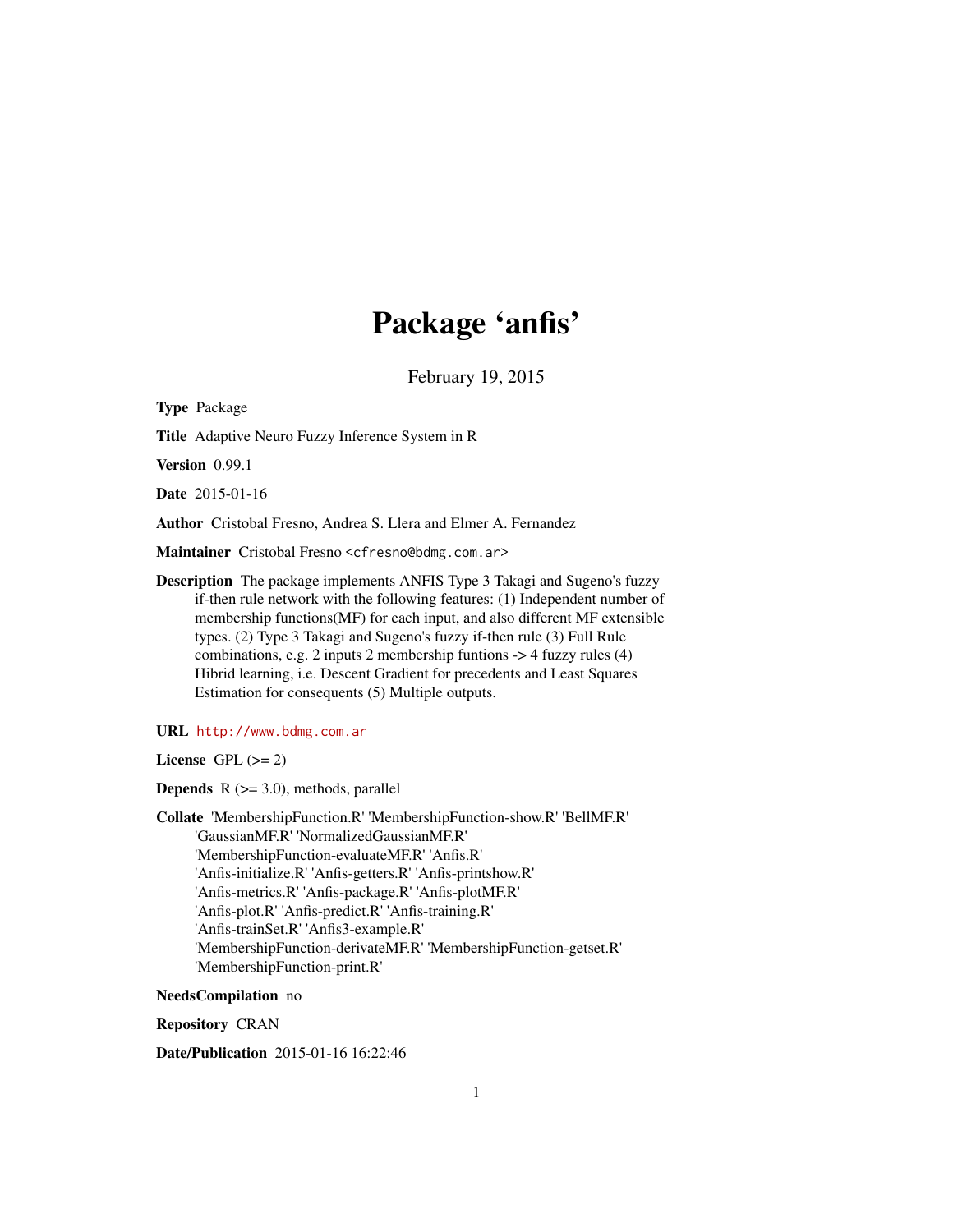## <span id="page-1-0"></span>R topics documented:

|       |            | $\overline{2}$ |
|-------|------------|----------------|
|       |            | 3              |
|       | anfis3     |                |
|       |            |                |
|       | derivateMF | - 8            |
|       | evaluateMF |                |
|       |            |                |
|       |            |                |
|       |            |                |
|       |            |                |
|       |            |                |
|       |            |                |
|       |            |                |
|       |            |                |
|       | plot       |                |
|       |            |                |
|       |            |                |
|       |            |                |
|       |            |                |
|       |            |                |
|       |            |                |
| Index |            | 32             |
|       |            |                |

Anfis-package *Adaptive Neuro Fuzzy Inference System in R*

## Description

The package implements ANFIS Type 3 Takagi and Sugeno's fuzzy if-then rule network. This package includes the new following features:

- 1. Membership Functions (MF) flexible framework:
	- Flexible user-defined membership functions(MF) extensible class.
	- Independent number of (MF) for each input.
	- Different MF types, if required, for each input.
- 2. Type 3 Takagi and Sugeno's fuzzy if-then rule
- 3. Full Rule combinations, e.g. 2 inputs 2 membership functions this means that 4 fuzzy rules will be created.
- 4. Different learning strategies:
	- trainHybridJangOffLine Hybrid learning, i.e. Descent Gradient for precedents and Least Squares Estimation for consequents.

trainHybridJangOnLine on-line version with hybrid learning.

trainHybridOffLine Adaptive learning coefficient and momentum term.

5. Multiple outputs support, i.e., the same input partition can be used to predict more than one output variable.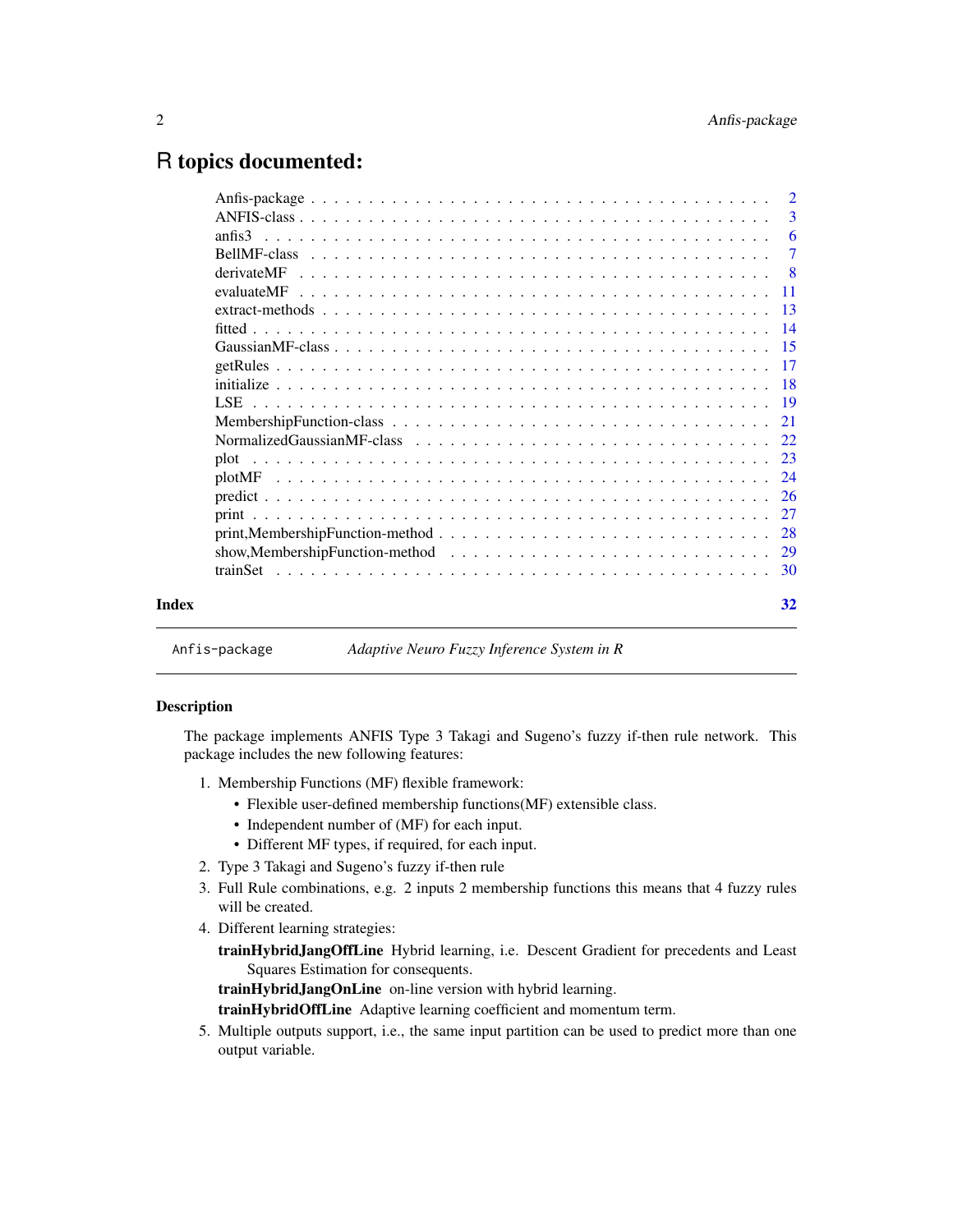#### <span id="page-2-0"></span>ANFIS-class 3

#### Author(s)

Cristobal Fresno <cfresno@bdmg.com.ar>, Andrea S. Llera <ALlera@leloir.org.ar> and Elmer A. Fernandez <efernandez@bdmg.com.ar>

#### References

1. Jang, J. S. (1993). ANFIS: adaptive-network-based fuzzy inference system. Systems, Man and Cybernetics, IEEE Transactions on, 23(3), 665-685.

<span id="page-2-1"></span>ANFIS-class *ANFIS S4 class implementation in R*

## Description

Represent a concrete S4 class that represents an Adaptive Neuro Fuzzy Inference System in R, using type 3 Takagi and Sugeno's fuzzy if-then rule with multiple outputs.

#### **Slots**

premises list with the MembershipFunctions for each input.

consequents numeric matrix with nrow= #rules, ncol= #outputs.

rules matrix with the connectivity of the membership functions to the rules.

X input matrix with ncol=#inputs and nrow=#individuals.

Y output matrix with ncol=#output and nrow=#individuals.

errors numeric vector with training errors.

trainingType character describing the training algorithm used: trainHybridJangOffLine, trainHybridOffLine or trainHybridJangOnLine.

fitted.values numeric matrix with predicted values for training data X.

residuals numeric matrix with residuals values for training data X.

call call class object with training call.

#### Features

- 1. Membership Functions (MF) flexible framework:
	- Flexible user-defined membership functions(MF) extensible class.
	- Independent number of (MF) for each input.
	- Different MF types, if required, for each input.
- 2. Type 3 Takagi and Sugeno's fuzzy if-then rule
- 3. Full Rule combinations, e.g. 2 inputs 2 membership functions this means that 4 fuzzy rules will be created.
- 4. Different learning strategies:

trainHybridJangOffLine Hybrid learning, i.e. Descent Gradient for precedents and Least Squares Estimation for consequents.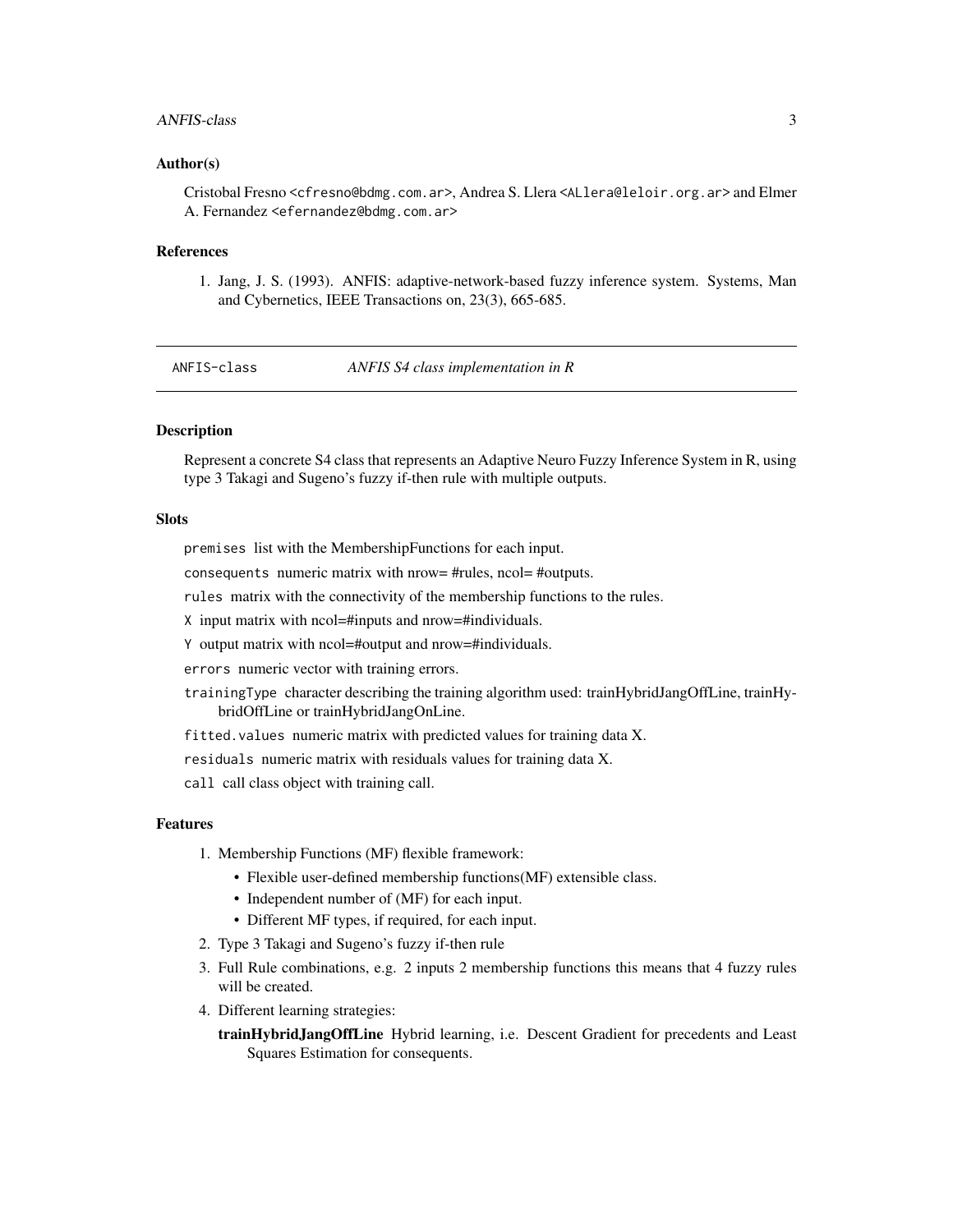<span id="page-3-0"></span>trainHybridJangOnLine on-line version with hybrid learning.

trainHybridOffLine Adaptive learning coefficient and momentum term.

5. Multiple outputs support, i.e., the same input partition can be used to predict more than one output variable.

#### Functions

ANFIS S4 class includes the following functions:

initialize constructor of ANFIS Architecture to generate the rule set and consequents

show/print generic output of the object

getRules, getPremises, getConsequents, getErrors, getTrainingType return the respective AN-FIS slots

plotMF plot MembershipFunctions domain

plotMFs plot all the MembershipFunctions for the input domain

plot plot training error according with training Type

LSE auxiliary function for Least Square Estimation to avoid singular matrix system in off-line training

trainHybridJangOffLine Jang's Hybrid off-line training

trainHybridJangOnLine Jang's Hybrid on-line training

trainHybridOffLine Hybrid off-line training with momentum and adaptive learning rate

summary, fitted, fitted.values, coef, coefficients, resid, residuals wrappers for traditional model functions

#### Author(s)

Cristobal Fresno <cfresno@bdmg.com.ar>, Andrea S. Llera <ALlera@leloir.org.ar> and Elmer A. Fernandez <efernandez@bdmg.com.ar>

#### See Also

[BellMF-class](#page-6-1), [GaussianMF-class](#page-14-1) and [NormalizedGaussianMF-class](#page-21-1)

Other ANFIS: [LSE](#page-18-1), [LSE](#page-18-1), [LSE,ANFIS-method](#page-0-0), [LSE-methods](#page-18-2), [trainHybridJangOffLine](#page-18-2), [trainHybridJangOffLine](#page-18-2), [trainHybridJangOffLine,ANFIS-method](#page-0-0), [trainHybridJangOffLine-methods](#page-18-2), [trainHybridJangOnLine](#page-18-2), [trainHybridJangOnLine](#page-18-2), [trainHybridJangOnLine,ANFIS-method](#page-0-0), [trainHybridJangOnLine-methods](#page-18-2), [trainHybridOffLine](#page-18-2), [trainHybridOffLine](#page-18-2), [trainHybridOffLine,ANFIS-method](#page-0-0), [trainHybridOffLine-methods](#page-18-2); [anfis3](#page-5-1); [coef](#page-13-1), [coef,ANFIS-method](#page-0-0), [coefficients](#page-13-1), [coefficients,ANFIS-method](#page-0-0), [fitted](#page-13-2), [fitted,ANFIS-method](#page-0-0), [fitted.values](#page-13-1), fitted.values, ANFIS-method, [resid](#page-13-1), resid, ANFIS-method, [residuals](#page-13-1), residuals, ANFIS-method, [summary](#page-13-1), [summary,ANFIS-method](#page-0-0); [getConsequents](#page-16-1), [getConsequents](#page-16-1), [getConsequents,ANFIS-method](#page-0-0), [getConsequents,ANFIS-method](#page-0-0), [getErrors](#page-16-1), [getErrors](#page-16-1), [getErrors,ANFIS-method](#page-0-0), [getErrors,ANFIS-method](#page-0-0), [getPremises](#page-16-1), [getPremises](#page-16-1), [getPremises,ANFIS-method](#page-0-0), [getPremises-methods](#page-16-1), [getRules](#page-16-2), [getRules](#page-16-2), [getRules,ANFIS-method](#page-0-0), [getRules-methods](#page-16-1), [getTrainingType](#page-16-1), [getTrainingType](#page-16-1), [getTrainingType,ANFIS-method](#page-0-0), [getTrainingType,ANFIS-method](#page-0-0); [initialize](#page-17-1), [initialize,ANFIS-method](#page-0-0); [plotMF](#page-23-1), [plotMF](#page-23-1), [plotMF,ANFIS-method](#page-0-0), [plotMF-methods](#page-23-2), [plotMFs](#page-23-2), [plotMFs](#page-23-2), [plotMFs,ANFIS-method](#page-0-0), [plotMFs-methods](#page-23-2); [plot](#page-22-1), plot, ANFIS-method; [predict](#page-25-1), predict, ANFIS-method; [print](#page-26-1), print, ANFIS-method, [show](#page-26-2), [show,ANFIS-method](#page-0-0); [trainSet](#page-29-1)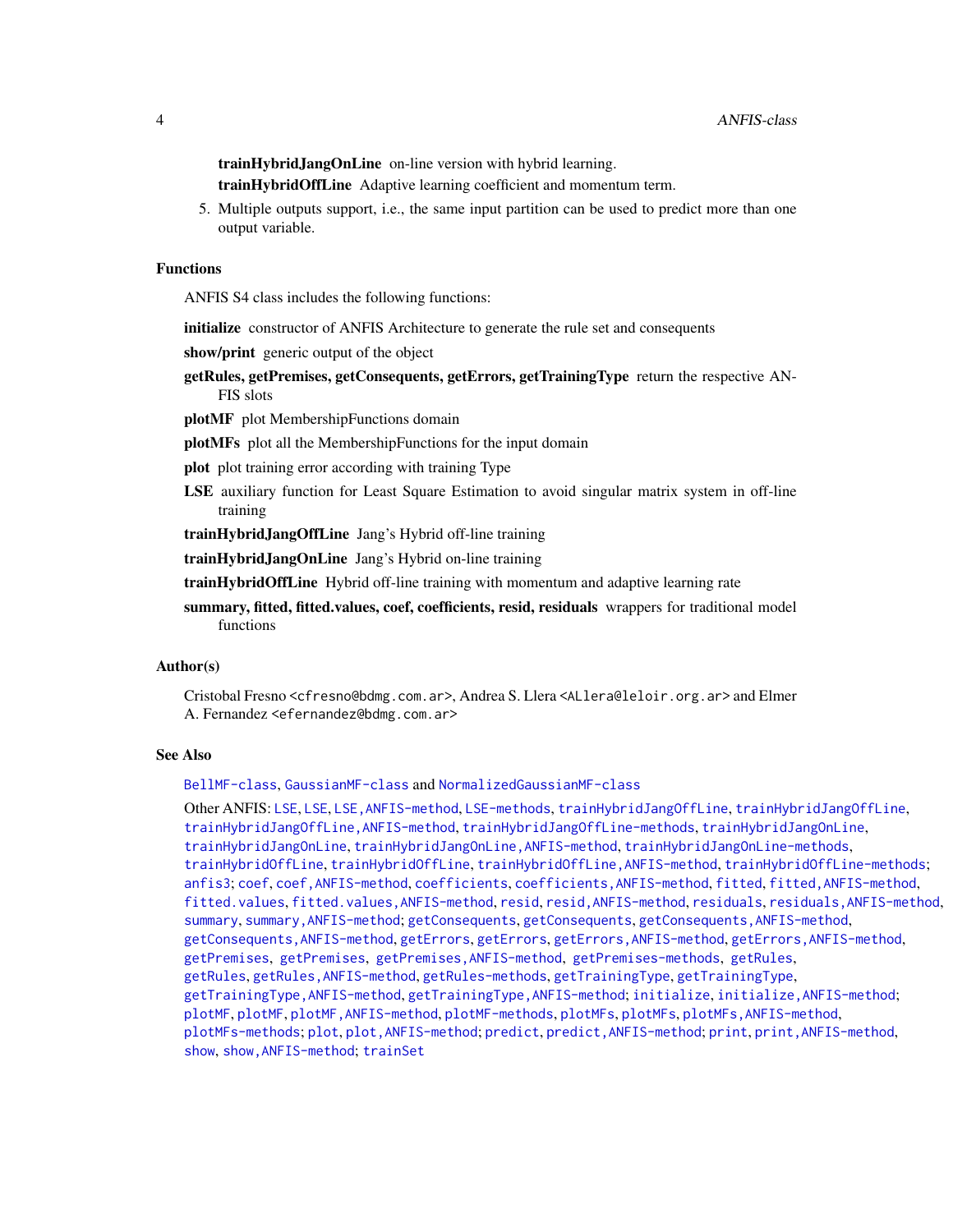#### ANFIS-class 5

#### Examples

```
##Set 2 cores using global options for parallel library
require("parallel")
if(.Platform$OS.type == "windows"){
options(mc.cores=1)
}else{
options(mc.cores=2) ##You could use all calling detectCores()
}
##Example domain for bidimentional sinc(x,y) function
x <- seq(-10, 10, length= 11)
trainingSet <- trainSet(x,x)
Z <- matrix(trainingSet[,"z"],ncol=length(x),nrow=length(x))
persp(x, x, Z, theta = 45, phi = 15, expand = 0.8, col = "lightblue",ticktype="detailed",main="sinc(x)*sinc(y)")
##Training domain patterns
X <- trainingSet[,1:2]
Y <- trainingSet[,3,drop=FALSE]
##Defining the required MembershipFunctions for the ANFIS
membershipFunction<-list(
x=c(new(Class="NormalizedGaussianMF",parameters=c(mu=-10,sigma=2)),
  new(Class="NormalizedGaussianMF",parameters=c(mu=-5,sigma=2)),
  new(Class="NormalizedGaussianMF",parameters=c(mu=0,sigma=2)),
  new(Class="NormalizedGaussianMF",parameters=c(mu=5,sigma=2)),
  new(Class="NormalizedGaussianMF",parameters=c(mu=10,sigma=2))),
 y=c(new(Class="NormalizedGaussianMF",parameters=c(mu=-10,sigma=2)),
  new(Class="NormalizedGaussianMF",parameters=c(mu=-5,sigma=2)),
  new(Class="NormalizedGaussianMF",parameters=c(mu=0,sigma=2)),
  new(Class="NormalizedGaussianMF",parameters=c(mu=5,sigma=2)),
  new(Class="NormalizedGaussianMF",parameters=c(mu=10,sigma=2))))
##Creating the ANFIS network with 2 inputs and 4 MembershipFunctions in
##each input
anfis3 <- new(Class="ANFIS",X,Y,membershipFunction)
anfis3
##Check for epsilon-completeness in each input
plotMFs(anfis3)
##Training the ANFIS network.
trainOutput <- trainHybridJangOffLine(anfis3, epochs=10)
##We will use instead an already trained object to reduce example time.
data(anfis3)
##How the training went. You can keep on training as the training error
##is still descending.
plot(anfis3)
##Test the fit, i. e., how the MembershipFunctions partition the input space
plotMFs(anfis3)
```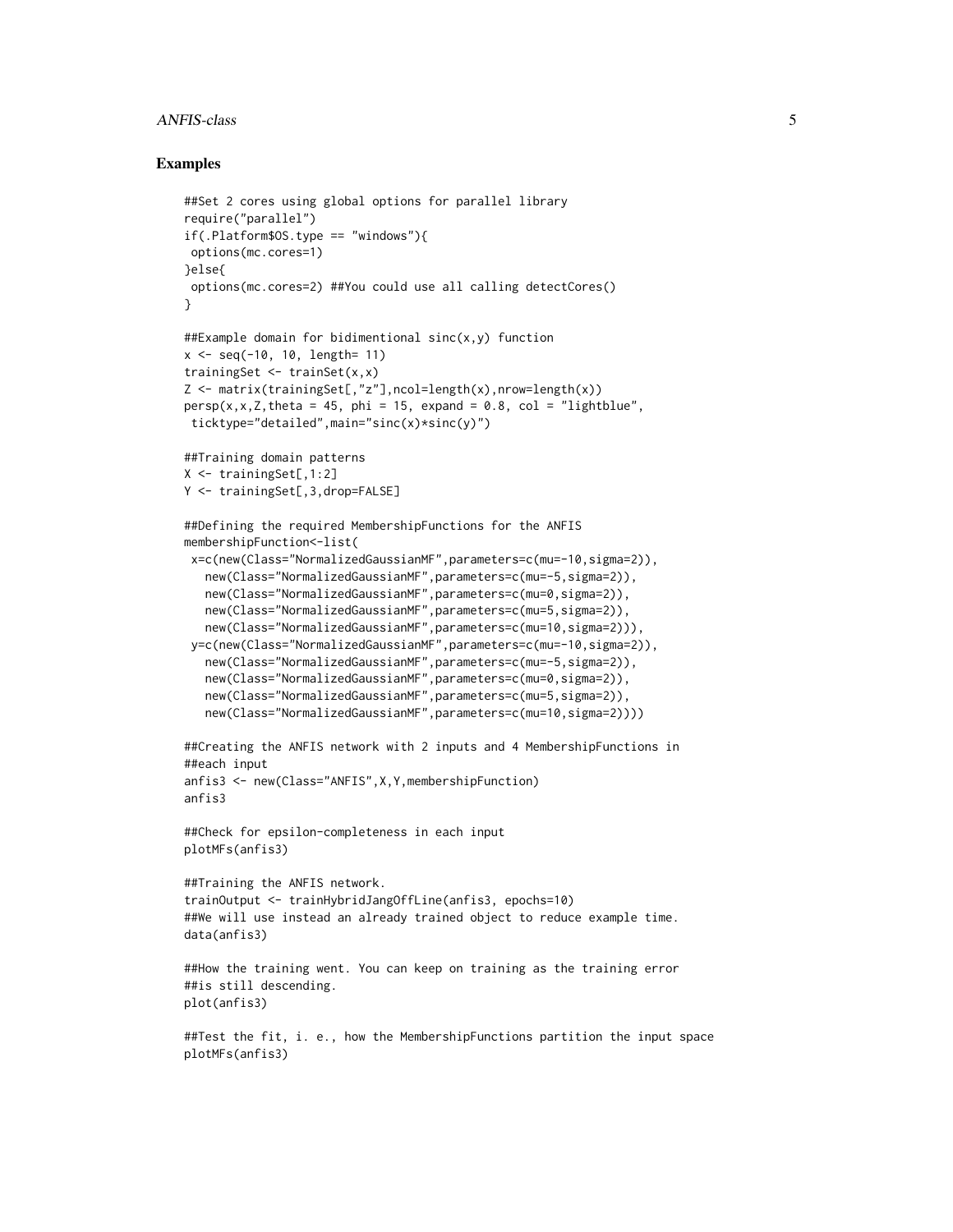```
##Just to see if premises, consequents and errors were updated
getPremises(anfis3)[[input=1]][[mf=1]]
getConsequents(anfis3)[1:2,]
getErrors(anfis3) #Training errors
getTrainingType(anfis3)
names(coef(anfis3))
##An alternative to get premises and/or consequents ...
coef(anfis3)$premises[[input=1]][[mf=1]]
coef(anfis3)$consequents[1:2,]
##First five train pattern associated values for the training process
fitted(anfis3)[1:5,]
resid(anfis3)[1:5,]
summary(anfis3)
##Surface comparison between the original training set and the predicted
##ANFIS network
y <- predict(anfis3,X)
z \leq - matrix(y[,1], ncol=length(x), nrow=length(x))
par(mfrow=c(1,2))
persp(x, x, Z, theta = 45, phi = 15, expand = 0.8, col = "lightblue",
```

```
ticktype="detailed",main="Goal")
persp(x, x, z, theta = 45, phi = 15, expand = 0.8, col = "lightblue",ticktype="detailed",main="Fitted training Patterns", zlim=c(min(Z),max(Z)))
```
<span id="page-5-1"></span>

| anfis3 |  |  |
|--------|--|--|
|        |  |  |

Anfis' *trained example to use for demonstration* 

#### Description

The example consist in learning of a bidimentional  $sinc(x,y)$  function using a regular grid of 121 points in the domain  $[-10,10]x[-10,10]$  and five independent Normalized Gaussian Membership Function (MF) for each input (x and y). The training process used the Hybrid off-line Jang's strategy for 10 epochs.

#### Format

An ANFIS trained object for demonstration.

#### Details

**Trainning Set** • dim(x)=  $121x2$ , the grid points.

• dim(y)=  $121x1$ , the sinc(x, y) output.

Architecture  $2 (5x5) - 25 - 75 (75x1) - 1$ , i. e., 2 inputs with five MFs in each input, 25 rules and 75 consequents for the single output (75x1)

Last training error 0.01916307

<span id="page-5-0"></span>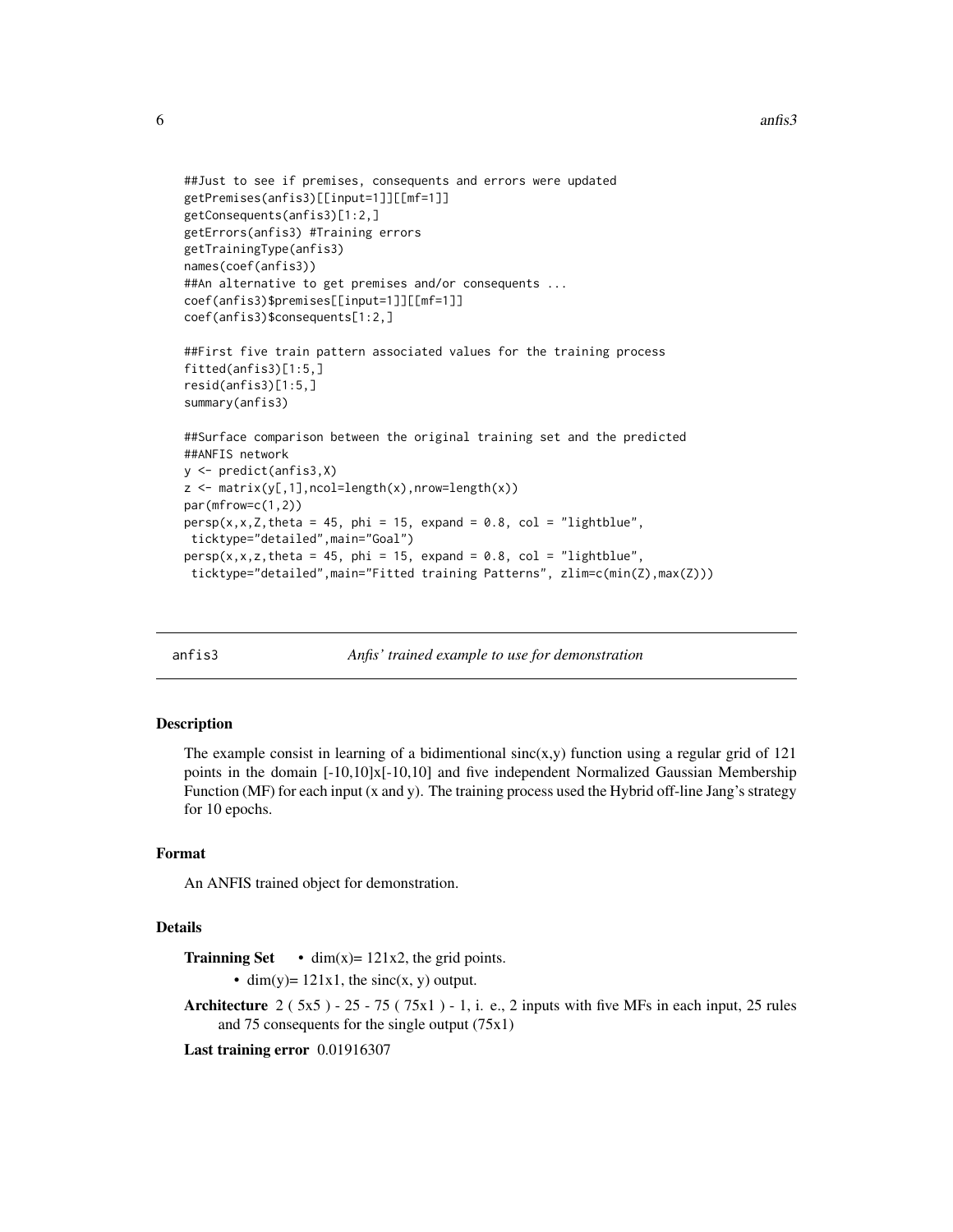#### <span id="page-6-0"></span>BellMF-class 7

#### Author(s)

Cristobal Fresno <cfresno@bdmg.com.ar>, Andrea S. Llera <ALlera@leloir.org.ar> and Elmer A. Fernandez <efernandez@bdmg.com.ar>

#### Source

see [trainSet](#page-29-1)

#### See Also

Other ANFIS: [ANFIS-class](#page-2-1); [LSE](#page-18-1), LSE, LSE, ANFIS-method, [LSE-methods](#page-18-2), [trainHybridJangOffLine](#page-18-2), [trainHybridJangOffLine](#page-18-2), [trainHybridJangOffLine,ANFIS-method](#page-0-0), [trainHybridJangOffLine-methods](#page-18-2), [trainHybridJangOnLine](#page-18-2), [trainHybridJangOnLine](#page-18-2), [trainHybridJangOnLine,ANFIS-method](#page-0-0), [trainHybridJangOnLine-methods](#page-18-2), [trainHybridOffLine](#page-18-2), trainHybridOffLine, trainHybridOffLine, ANFIS-method, [trainHybridOffLine-methods](#page-18-2); [coef](#page-13-1), [coef,ANFIS-method](#page-0-0), [coefficients](#page-13-1), [coefficients,ANFIS-method](#page-0-0), [fitted](#page-13-2), fitted, ANFIS-method, [fitted.values](#page-13-1), fitted.values, ANFIS-method, [resid](#page-13-1), resid, ANFIS-method, [residuals](#page-13-1), [residuals,ANFIS-method](#page-0-0), [summary](#page-13-1), [summary,ANFIS-method](#page-0-0); [getConsequents](#page-16-1), [getConsequents](#page-16-1), [getConsequents,ANFIS-method](#page-0-0), [getConsequents,ANFIS-method](#page-0-0), [getErrors](#page-16-1), [getErrors](#page-16-1), [getErrors,ANFIS-method](#page-0-0), [getErrors,ANFIS-method](#page-0-0), [getPremises](#page-16-1), [getPremises](#page-16-1), [getPremises,ANFIS-method](#page-0-0), [getPremises-methods](#page-16-1), [getRules](#page-16-2), [getRules](#page-16-2), [getRules,ANFIS-method](#page-0-0), [getRules-methods](#page-16-1), [getTrainingType](#page-16-1), [getTrainingType](#page-16-1), [getTrainingType,ANFIS-method](#page-0-0), [getTrainingType,ANFIS-method](#page-0-0); [initialize](#page-17-1), [initialize,ANFIS-method](#page-0-0); [plotMF](#page-23-1), [plotMF](#page-23-1), [plotMF,ANFIS-method](#page-0-0), [plotMF-methods](#page-23-2), [plotMFs](#page-23-2), [plotMFs](#page-23-2), [plotMFs,ANFIS-method](#page-0-0), [plotMFs-methods](#page-23-2); [plot](#page-22-1), [plot,ANFIS-method](#page-0-0); [predict](#page-25-1), [predict,ANFIS-method](#page-0-0); [print](#page-26-1), [print,ANFIS-method](#page-0-0), [show](#page-26-2), [show,ANFIS-method](#page-0-0); [trainSet](#page-29-1)

<span id="page-6-1"></span>BellMF-class *Bell Membership Function S4 class*

## <span id="page-6-2"></span>Description

Represent a concrete Bell shaped Membership Function S4 class with parameters a, b, c. Slots inherited of MembershipFunction class and related functions: show, print, derivateMF, evaluateMF,  $\lceil$  and  $\lceil$  <-.

#### **Slots**

parameters named numeric vector with parameters of Membership Function.

nParameters integer with the number of parameters for validity check.

name character The description of the membership function.

expression expression object just to display purposes.

#### **Note**

derivateMF, evaluateMF are extended. Prototype is defined and validity is inherited.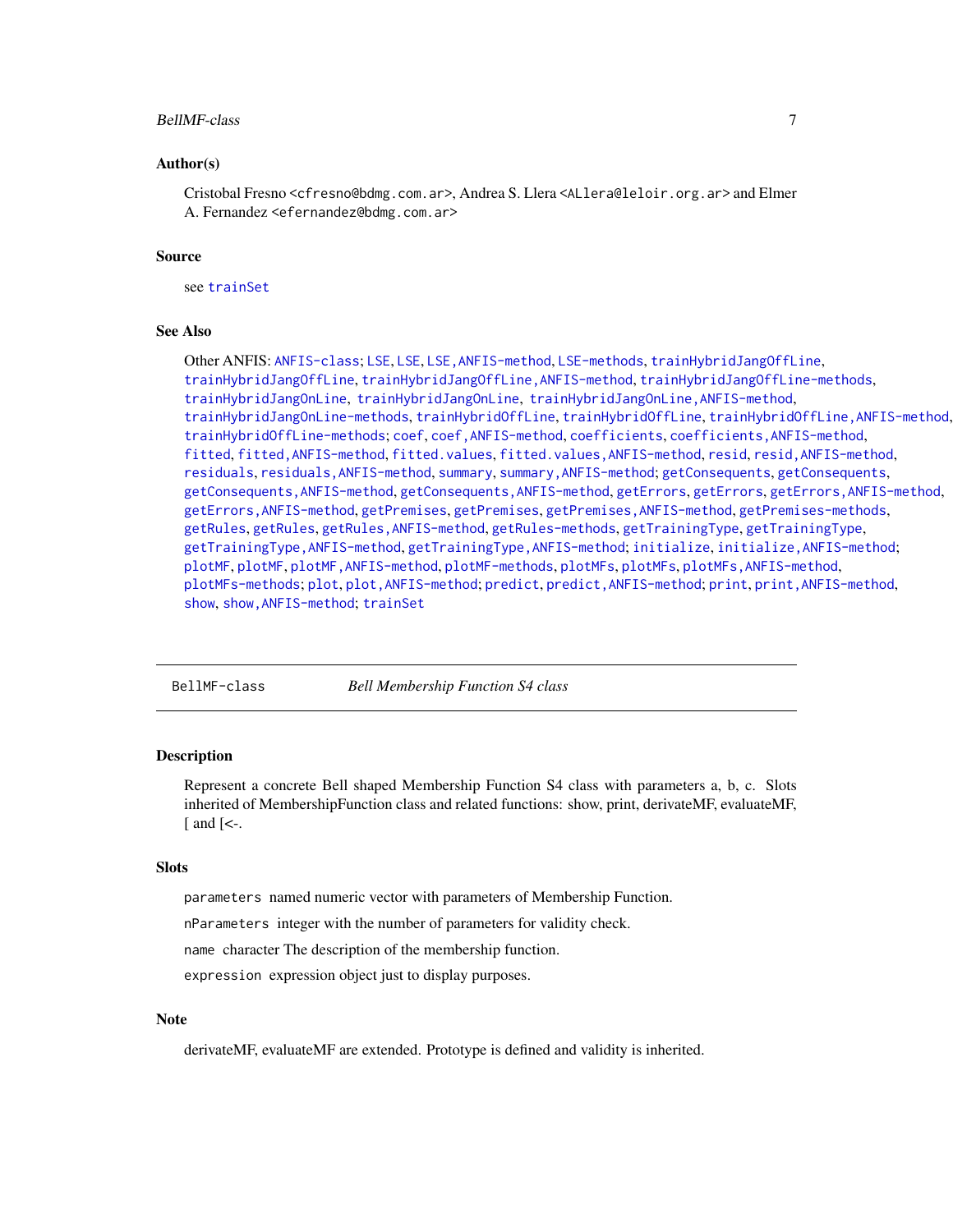#### <span id="page-7-0"></span>Author(s)

Cristobal Fresno <cfresno@bdmg.com.ar>, Andrea S. Llera <ALlera@leloir.org.ar> and Elmer A. Fernandez <efernandez@bdmg.com.ar>

#### See Also

[GaussianMF-class](#page-14-1) and [NormalizedGaussianMF-class](#page-21-1)

Other Membership Functions: [GaussianMF](#page-14-2), [GaussianMF-class](#page-14-1); [MembershipFunction](#page-20-1), [MembershipFunction-class](#page-20-2); [NormalizedGaussianMF](#page-21-2), [NormalizedGaussianMF-class](#page-21-1); [\[,MembershipFunction-method](#page-0-0), [\[<-,MembershipFunction-method](#page-0-0), [extract-methods](#page-12-1), [extract-methods](#page-12-1); [derivateMF](#page-7-1), [derivateMF](#page-7-1), [derivateMF](#page-7-1), [derivateMF](#page-7-1), [derivateMF](#page-7-1), [derivateMF,BellMF-method](#page-0-0), [derivateMF,GaussianMF-method](#page-0-0), [derivateMF,MembershipFunction-method](#page-0-0), [derivateMF,NormalizedGaussianMF-method](#page-0-0), [derivateMF-methods](#page-7-2); [evaluateMF](#page-10-1), [evaluateMF](#page-10-1), [evaluateMF](#page-10-1), [evaluateMF](#page-10-1), [evaluateMF](#page-10-1), [evaluateMF,BellMF-method](#page-0-0), [evaluateMF,GaussianMF-method](#page-0-0), [evaluateMF,MembershipFunction-method](#page-0-0), [evaluateMF,NormalizedGaussianMF-method](#page-0-0), [evaluateMF-methods](#page-10-2); [print,MembershipFunction-method](#page-0-0); [show,MembershipFunction-method](#page-0-0)

#### Examples

```
#BellMF example I
#A bell membership function with default prototype (a=1, b=1,c=0)
#The membership of x in the bell, should be 1
#The derivate of the first parameter at x, should be 0
#The derivate of the first parameter at x, should be also 0
bell <- new(Class="BellMF")
bell
evaluateMF(object=bell, x=0)
derivateMF(object=bell, x=0, i=1)
derivateMF(object=bell, x=0, i="a")
#
#BellMF example II
#A bell membership function with parameters (a=4,b=1,c=-10)
#The membership of x in the bell, should be 0.137931
#The derivate of the first parameter at x, should be 0.05945303
#The derivate on "a" at x=0, should be 0.05945303
bell2 <- new(Class="BellMF",parameters=c(a=4,b=1,c=-10))
bell2
evaluateMF(object=bell2, x=0)
derivateMF(object=bell2, x=0, i=1)
derivateMF(object=bell2, x=0, i="a")
```
<span id="page-7-1"></span>derivateMF derivateMF *derivate membership function*

#### <span id="page-7-2"></span>Description

Derivate de membership of x with respect to i of MembershipFunction object heirs.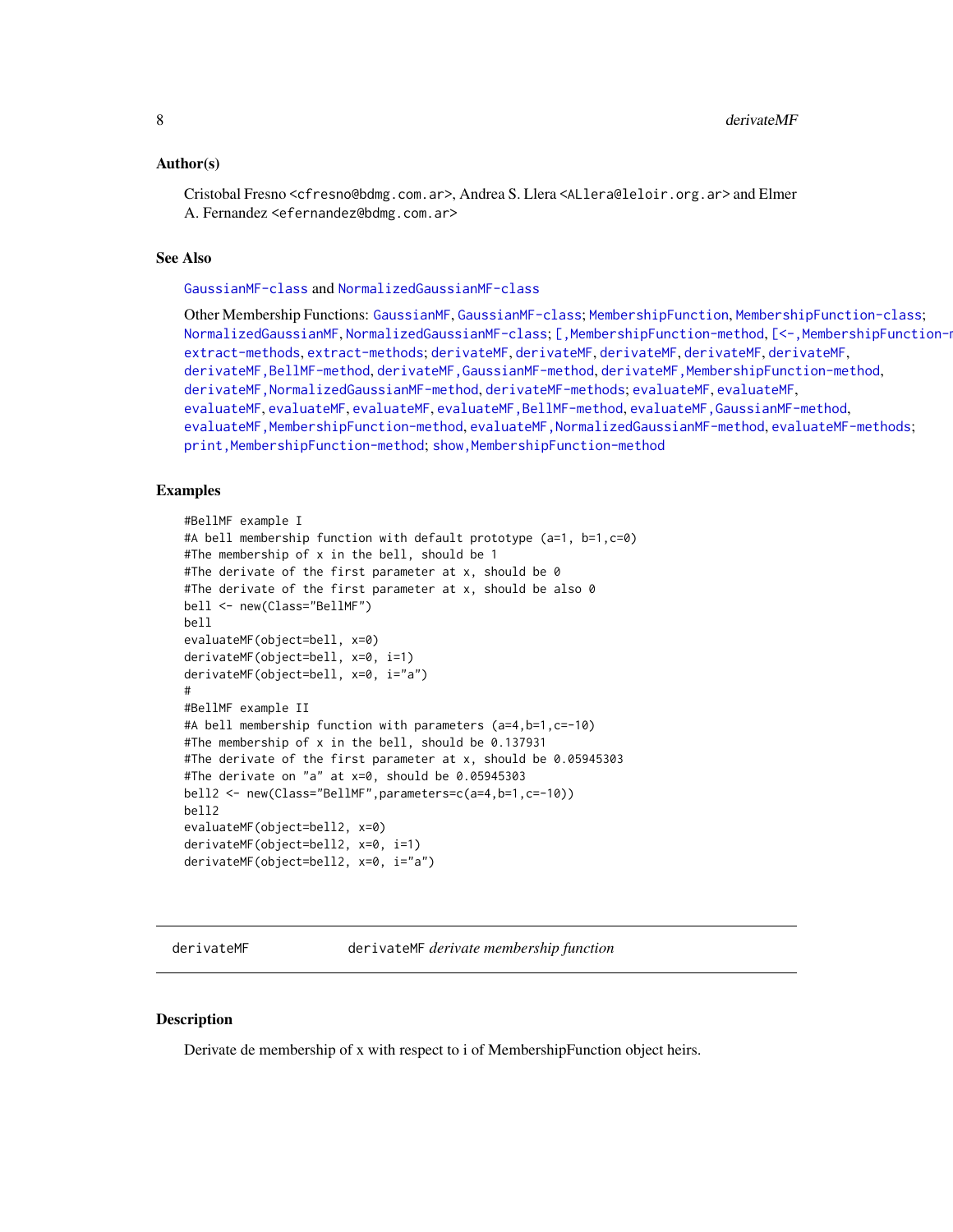#### <span id="page-8-0"></span>derivateMF 9

#### Usage

```
derivateMF(object, x, i)
## S4 method for signature 'MembershipFunction'
derivateMF(object, x, i)
## S4 method for signature 'BellMF'
derivateMF(object, x, i)
## S4 method for signature 'GaussianMF'
derivateMF(object, x, i)
## S4 method for signature 'NormalizedGaussianMF'
derivateMF(object, x, i)
```
## Arguments

| object | MembershipFunction class heirs                    |
|--------|---------------------------------------------------|
| x      | numeric of the MembershipFunction to be evaluated |
| i      | index of the ith parameter to partially derivate  |

## Value

numeric with the value obtained from the ith derivative at x

#### Author(s)

Cristobal Fresno <cfresno@bdmg.com.ar>, Andrea S. Llera <ALlera@leloir.org.ar> and Elmer A. Fernandez <efernandez@bdmg.com.ar>

## See Also

[MembershipFunction-class](#page-20-2) and [evaluateMF](#page-10-1)

Other Membership Functions: [BellMF](#page-6-2), [BellMF-class](#page-6-1); [GaussianMF](#page-14-2), [GaussianMF-class](#page-14-1); [MembershipFunction](#page-20-1), [MembershipFunction-class](#page-20-2); [NormalizedGaussianMF](#page-21-2), [NormalizedGaussianMF-class](#page-21-1); [\[,MembershipFunction-method](#page-0-0), [\[<-,MembershipFunction-method](#page-0-0), [extract-methods](#page-12-1), [extract-methods](#page-12-1); [evaluateMF](#page-10-1), [evaluateMF](#page-10-1), [evaluateMF](#page-10-1), [evaluateMF](#page-10-1), [evaluateMF](#page-10-1), [evaluateMF,BellMF-method](#page-0-0), [evaluateMF,GaussianMF-method](#page-0-0), [evaluateMF,MembershipFunction-method](#page-0-0), [evaluateMF,NormalizedGaussianMF-method](#page-0-0), [evaluateMF-methods](#page-10-2); print, MembershipFunction-method; show, MembershipFunction-method

## Examples

```
#BellMF example I
#A bell membership function with default prototype (a=1, b=1,c=0)
#The membership of x in the bell, should be 1
#The derivate of the first parameter at x, should be 0
#The derivate of the first parameter at x, should be also 0
bell <- new(Class="BellMF")
bell
```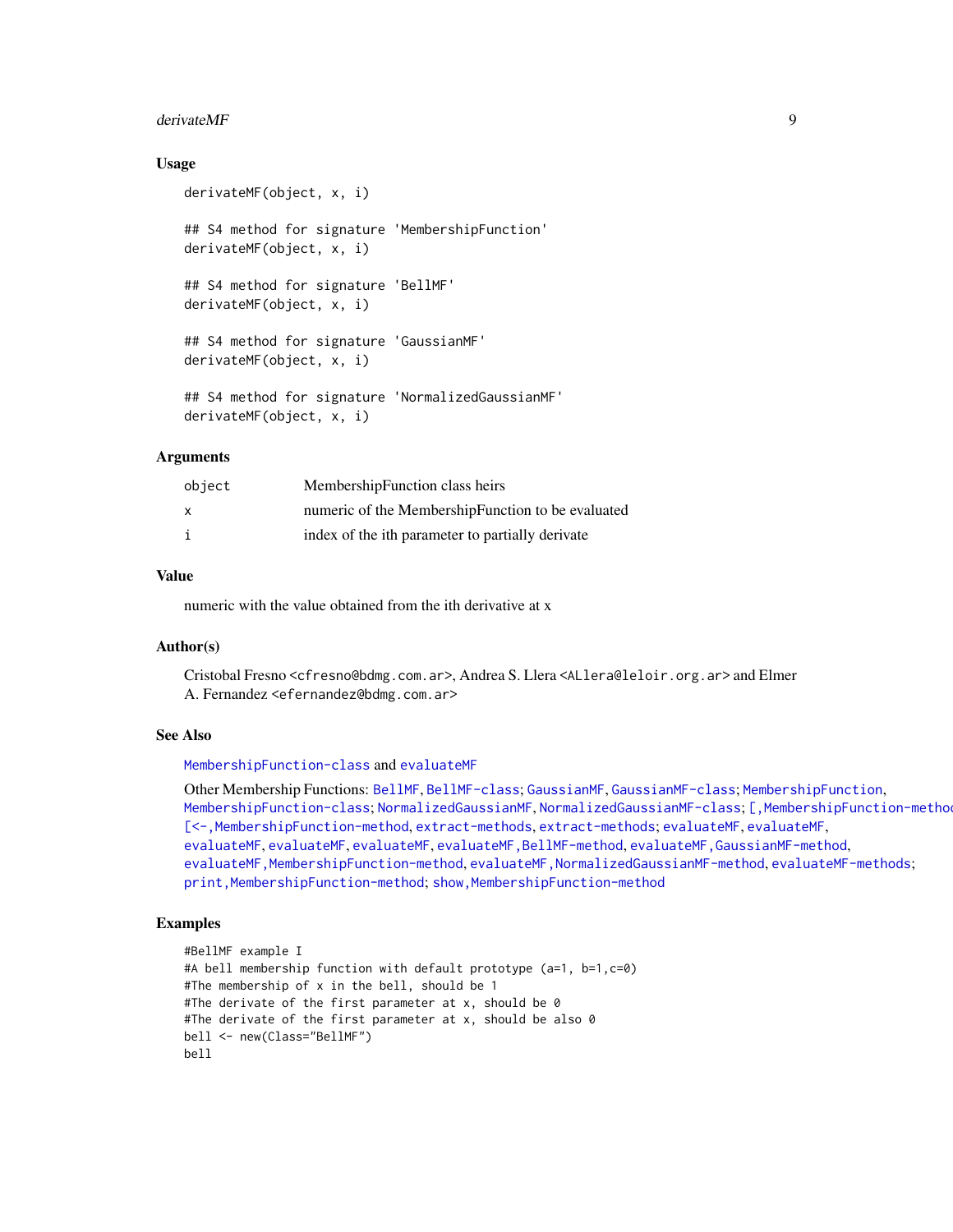```
evaluateMF(object=bell, x=0)
derivateMF(object=bell, x=0, i=1)
derivateMF(object=bell, x=0, i="a")
#
#BellMF example II
#A bell membership function with parameters (a=4,b=1,c=-10)
#The membership of x in the bell, should be 0.137931
#The derivate of the first parameter at x, should be 0.05945303
#The derivate on "a" at x=0, should be 0.05945303
bell2 <- new(Class="BellMF",parameters=c(a=4,b=1,c=-10))
bell2
evaluateMF(object=bell2, x=0)
derivateMF(object=bell2, x=0, i=1)
derivateMF(object=bell2, x=0, i="a")
#GaussianMF example I
#A Gaussian membership function with default prototype (mu=0, sigma=1)
#The membership of x in the gaussian, should be 1/sqrt(2*pi) = 0.3989423
#The derivate of the first parameter at x, should be 0
#The derivate on "mu" parameter at x, should be 0
gaussian <- new(Class="GaussianMF")
gaussian
evaluateMF(object=gaussian, x=0)
derivateMF(object=gaussian, x=0, i=1)
derivateMF(object=gaussian, x=0, i="mu")
#
#GaussianMF example II
#A Gaussian membership function with parameters (mu=0, sigma=1)
#The membership of x in the Gaussian, should be 1/\sqrt{2\pi} = 0.3989423
#The derivate of the first parameter at x, should be 0
#The derivate on "mu" parameter at x, should be 0
gaussian2 <- new(Class="GaussianMF",parameters=c(mu=0,sigma=1))
gaussian2
evaluateMF(object=gaussian2, x=0)
derivateMF(object=gaussian2, x=0, i=1)
derivateMF(object=gaussian2, x=0, i="mu")
#NormalizedGaussianMF example I
#A normalized Gaussian membership function with default parameters (mu=0, sigma=1)
#The derivate of the first parameter at x, should be 1
#The derivate of the first parameter at x, should be 0
#The derivate on "mu" parameter at x, should be 0
normalizedGaussian <- new(Class="NormalizedGaussianMF")
normalizedGaussian
evaluateMF(object=normalizedGaussian, x=0)
derivateMF(object=normalizedGaussian, x=0, i=1)
derivateMF(object=normalizedGaussian, x=0, i="mu")
#
#NormalizedGaussianMF example II
#A normalized Gaussian membership function with parameters (mu=0, sigma=1)
#The derivate of the first parameter at x, should be 1
#The derivate of the first parameter at x, should be 0
#The derivate on "mu" parameter at x, should be 0
normalizedGaussian2 <- new(Class="NormalizedGaussianMF",
parameters=c(mu=0,sigma=1))
```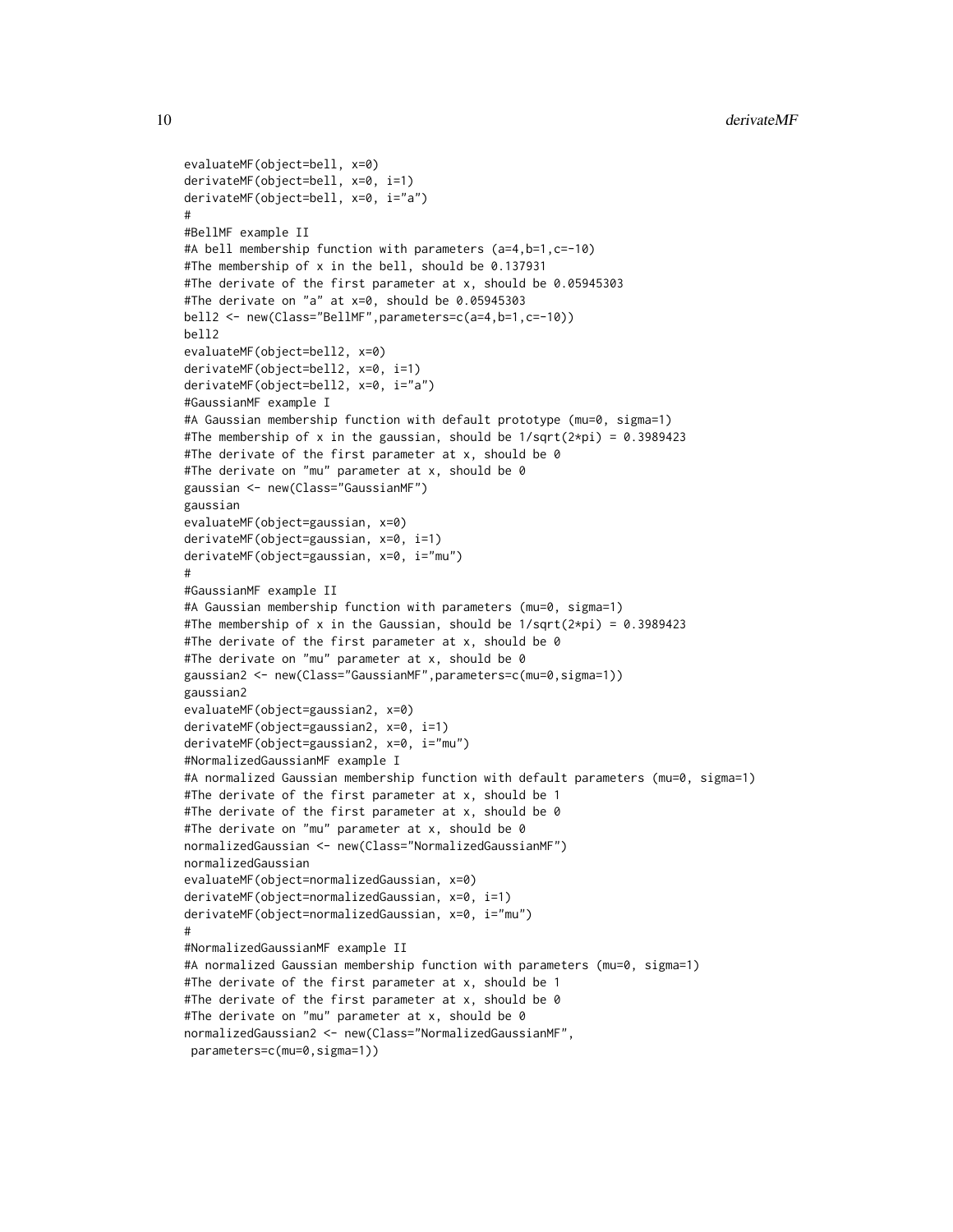```
normalizedGaussian2
evaluateMF(object=normalizedGaussian2, x=0)
derivateMF(object=normalizedGaussian2, x=0, i=1)
derivateMF(object=normalizedGaussian2, x=0, i="mu")
```
## <span id="page-10-1"></span>evaluateMF evaluateMF *evaluate membership*

## <span id="page-10-2"></span>Description

Evaluate de membership of x to the object MembershipFunction heirs.

#### Usage

```
evaluateMF(object, x)
## S4 method for signature 'MembershipFunction'
evaluateMF(object, x)
## S4 method for signature 'BellMF'
evaluateMF(object, x)
## S4 method for signature 'GaussianMF'
evaluateMF(object, x)
## S4 method for signature 'NormalizedGaussianMF'
evaluateMF(object, x)
```
## Arguments

| object | MembershipFunction class heirs                    |
|--------|---------------------------------------------------|
| x      | numeric of the MembershipFunction to be evaluated |

## Value

 $0 \le$  numeric  $\le$  1 with the obtained membership value

## Author(s)

Cristobal Fresno <cfresno@bdmg.com.ar>, Andrea S. Llera <ALlera@leloir.org.ar> and Elmer A. Fernandez <efernandez@bdmg.com.ar>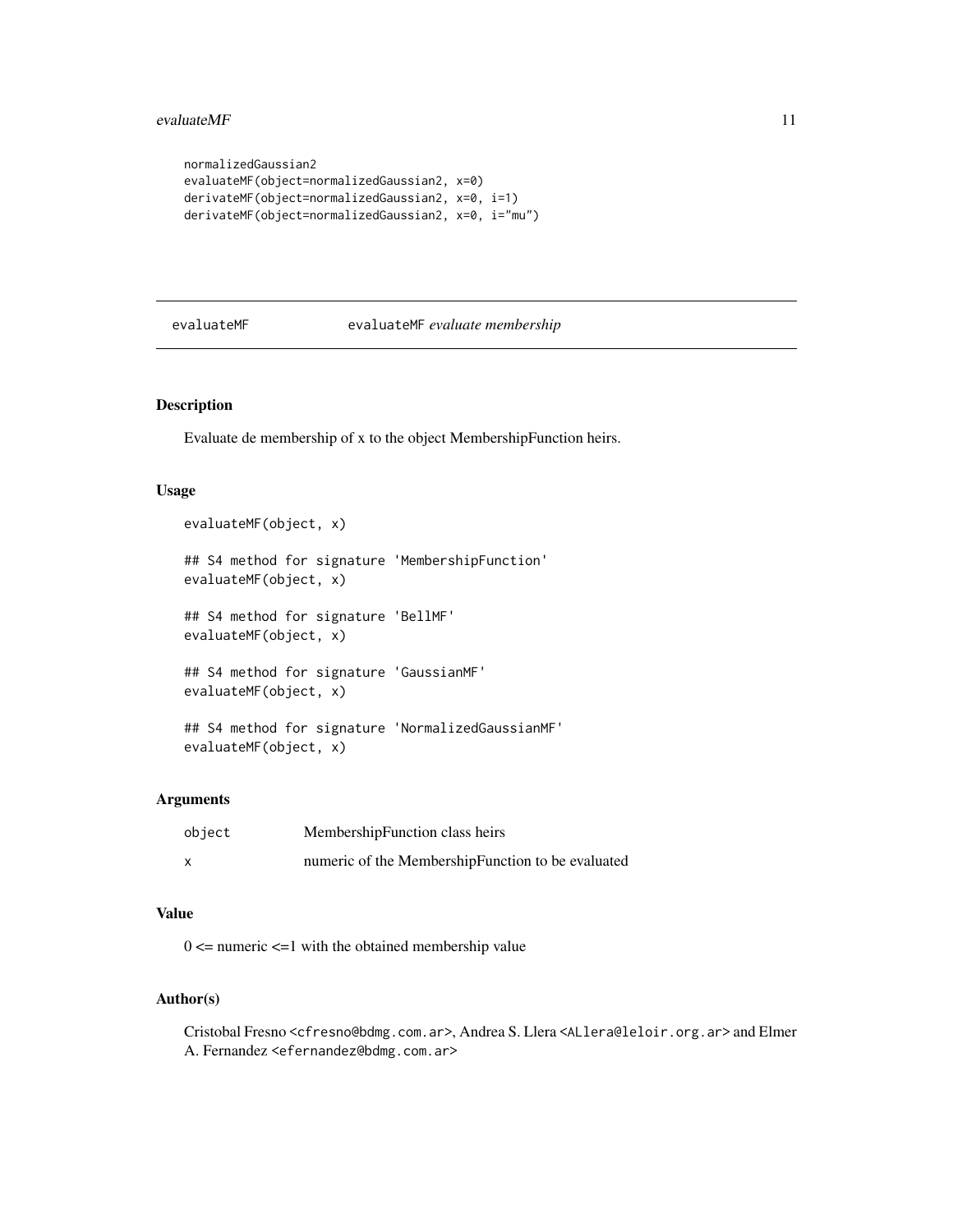12 evaluateMF

## See Also

[MembershipFunction-class](#page-20-2) and [derivateMF](#page-7-1)

Other Membership Functions: [BellMF](#page-6-2), [BellMF-class](#page-6-1); [GaussianMF](#page-14-2), [GaussianMF-class](#page-14-1); [MembershipFunction](#page-20-1), [MembershipFunction-class](#page-20-2); [NormalizedGaussianMF](#page-21-2), [NormalizedGaussianMF-class](#page-21-1); [, MembershipFunction-metho [\[<-,MembershipFunction-method](#page-0-0), [extract-methods](#page-12-1), [extract-methods](#page-12-1); [derivateMF](#page-7-1), [derivateMF](#page-7-1), [derivateMF](#page-7-1), [derivateMF](#page-7-1), [derivateMF](#page-7-1), [derivateMF,BellMF-method](#page-0-0), [derivateMF,GaussianMF-method](#page-0-0), [derivateMF,MembershipFunction-method](#page-0-0), [derivateMF,NormalizedGaussianMF-method](#page-0-0), [derivateMF-methods](#page-7-2); [print,MembershipFunction-method](#page-0-0); [show,MembershipFunction-method](#page-0-0)

## Examples

```
#BellMF example I
#A bell membership function with default prototype (a=1, b=1,c=0)
#The membership of x in the bell, should be 1
#The derivate of the first parameter at x, should be 0
#The derivate of the first parameter at x, should be also 0
bell <- new(Class="BellMF")
bell
evaluateMF(object=bell, x=0)
derivateMF(object=bell, x=0, i=1)
derivateMF(object=bell, x=0, i="a")
#
#BellMF example II
#A bell membership function with parameters (a=4,b=1,c=-10)
#The membership of x in the bell, should be 0.137931
#The derivate of the first parameter at x, should be 0.05945303
#The derivate on "a" at x=0, should be 0.05945303
bell2 <- new(Class="BellMF",parameters=c(a=4,b=1,c=-10))
bell2
evaluateMF(object=bell2, x=0)
derivateMF(object=bell2, x=0, i=1)
derivateMF(object=bell2, x=0, i="a")
#GaussianMF example I
#A Gaussian membership function with default prototype (mu=0, sigma=1)
#The membership of x in the Gaussian, should be 1/\sqrt{2\pi} = 0.3989423
#The derivate of the first parameter at x, should be 0
#The derivate on "mu" parameter at x, should be 0
gaussian <- new(Class="GaussianMF")
gaussian
evaluateMF(object=gaussian, x=0)
derivateMF(object=gaussian, x=0, i=1)
derivateMF(object=gaussian, x=0, i="mu")
#
#GaussianMF example II
#A Gaussian membership function with paramateres (mu=0, sigma=1)
#The membership of x in the gaussian, should be 1/sqrt(2*pi) = 0.3989423
#The derivate of the first parameter at x, should be 0
#The derivate on "mu" parameter at x, should be 0
gaussian2 <- new(Class="GaussianMF",parameters=c(mu=0,sigma=1))
gaussian2
evaluateMF(object=gaussian2, x=0)
```
<span id="page-11-0"></span>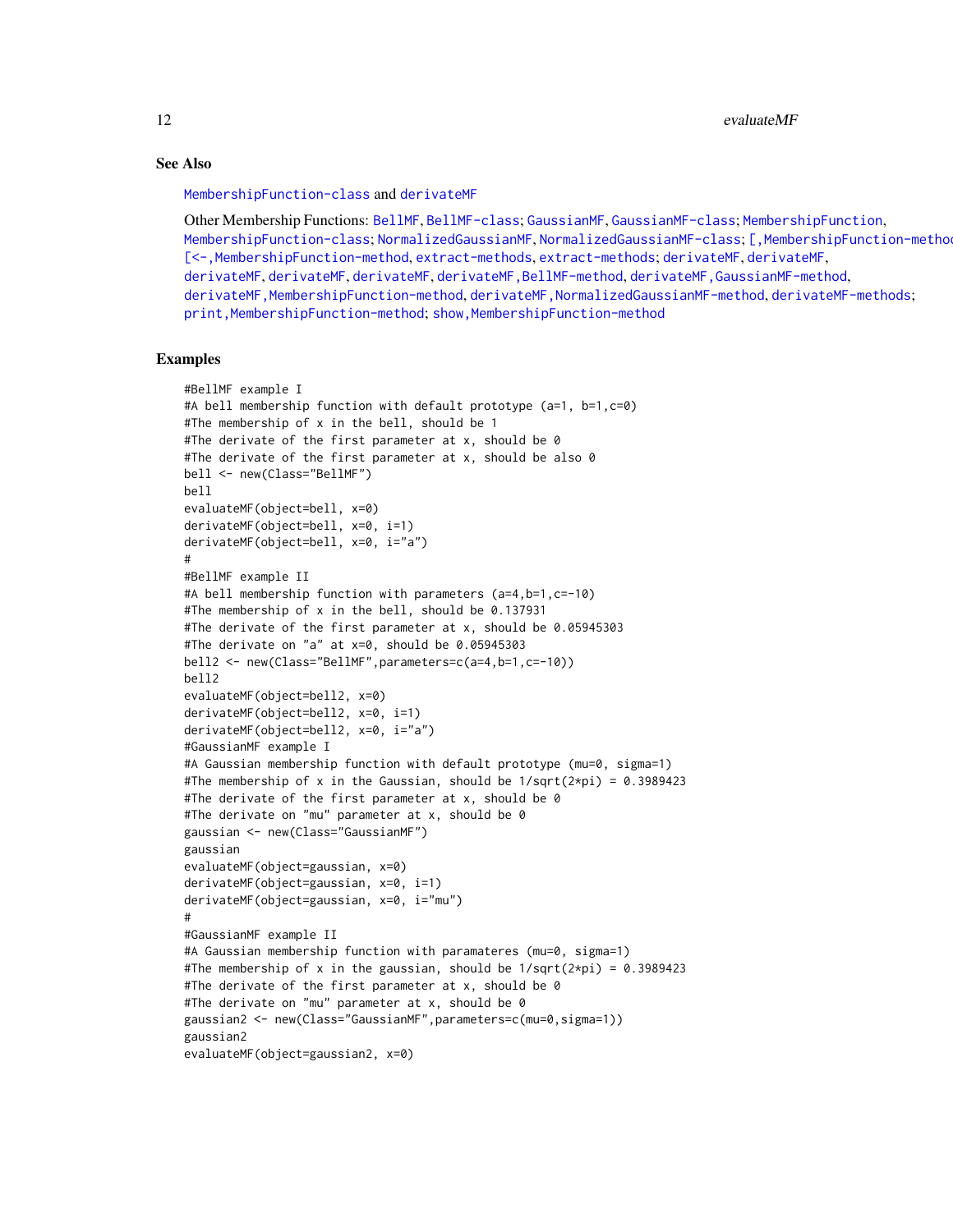## <span id="page-12-0"></span>extract-methods 13

```
derivateMF(object=gaussian2, x=0, i=1)
derivateMF(object=gaussian2, x=0, i="mu")
#NormalizedGaussianMF example I
#A normalized Gaussian membership function with default paramateres (mu=0, sigma=1)
#The derivate of the first parameter at x, should be 1
#The derivate of the first parameter at x, should be 0
#The derivate on "mu" parameter at x, should be 0
normalizedGaussian <- new(Class="NormalizedGaussianMF")
normalizedGaussian
evaluateMF(object=normalizedGaussian, x=0)
derivateMF(object=normalizedGaussian, x=0, i=1)
derivateMF(object=normalizedGaussian, x=0, i="mu")
#
#NormalizedGaussianMF example II
#A normalized Gaussian membership function with paramateres (mu=0, sigma=1)
#' #The derivate of the first parameter at x, should be 1
#The derivate of the first parameter at x, should be 0
#The derivate on "mu" parameter at x, should be 0
normalizedGaussian2 <- new(Class="NormalizedGaussianMF",
parameters=c(mu=0,sigma=1))
normalizedGaussian2
evaluateMF(object=normalizedGaussian2, x=0)
derivateMF(object=normalizedGaussian2, x=0, i=1)
derivateMF(object=normalizedGaussian2, x=0, i="mu")
```
<span id="page-12-1"></span>extract-methods *Modify membership function parameters*

#### Description

Get/set membership function parameters.

#### Usage

```
## S4 method for signature 'MembershipFunction'
x[i]
## S4 replacement method for signature 'MembershipFunction'
```

```
x[i] <- value
```
#### **Arguments**

| X     | MembershipFunction class heirs                       |
|-------|------------------------------------------------------|
|       | numeric or character to access parameters vector [i] |
| value | numeric parameter/s values                           |

## Value

| numeric | parameter/s in the case of object[i]                            |
|---------|-----------------------------------------------------------------|
| object  | Membership Function object in the case of object $[i] <$ -value |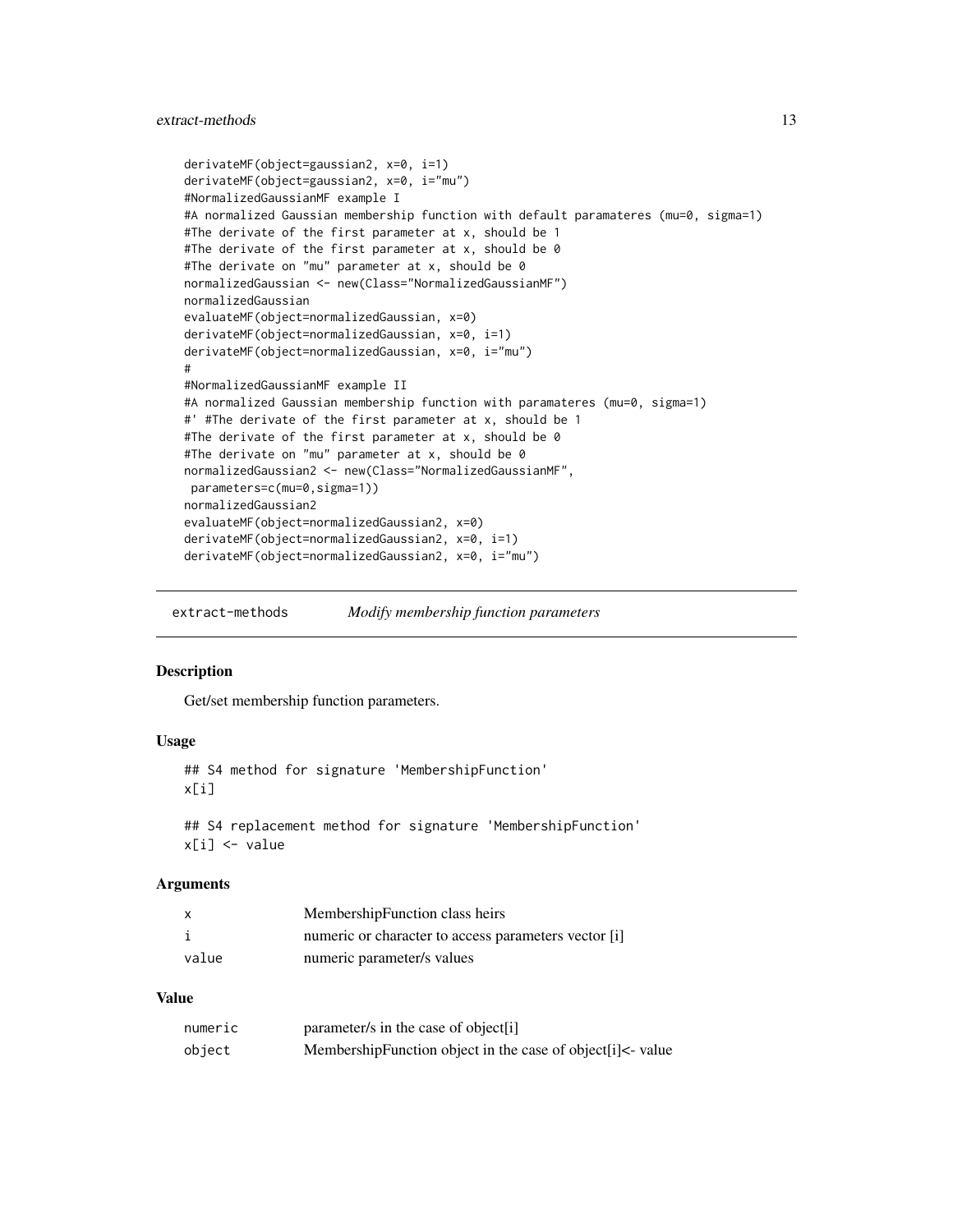## See Also

#### [MembershipFunction-class](#page-20-2)

Other Membership Functions: [BellMF](#page-6-2), [BellMF-class](#page-6-1); [GaussianMF](#page-14-2), [GaussianMF-class](#page-14-1); [MembershipFunction](#page-20-1), [MembershipFunction-class](#page-20-2); [NormalizedGaussianMF](#page-21-2), [NormalizedGaussianMF-class](#page-21-1); [derivateMF](#page-7-1), [derivateMF](#page-7-1), [derivateMF](#page-7-1), [derivateMF](#page-7-1), [derivateMF](#page-7-1), [derivateMF,BellMF-method](#page-0-0), [derivateMF,GaussianMF-method](#page-0-0), [derivateMF,MembershipFunction-method](#page-0-0), [derivateMF,NormalizedGaussianMF-method](#page-0-0), [derivateMF-methods](#page-7-2); [evaluateMF](#page-10-1), [evaluateMF](#page-10-1), [evaluateMF](#page-10-1), [evaluateMF](#page-10-1), [evaluateMF](#page-10-1), [evaluateMF,BellMF-method](#page-0-0), [evaluateMF,GaussianMF-method](#page-0-0), [evaluateMF,MembershipFunction-method](#page-0-0), [evaluateMF,NormalizedGaussianMF-method](#page-0-0), [evaluateMF-methods](#page-10-2); [print,MembershipFunction-method](#page-0-0); [show,MembershipFunction-method](#page-0-0)

<span id="page-13-2"></span>fitted *ANFIS training results*

### <span id="page-13-1"></span>Description

Obtain ANFIS slot information, according to training output

## Usage

```
## S4 method for signature 'ANFIS'
fitted(object, ...)
## S4 method for signature 'ANFIS'
fitted.values(object, ...)
## S4 method for signature 'ANFIS'
coef(object, ...)
## S4 method for signature 'ANFIS'
coefficients(object, ...)
## S4 method for signature 'ANFIS'
resid(object, ...)
## S4 method for signature 'ANFIS'
residuals(object, ...)
## S4 method for signature 'ANFIS'
summary(object, ...)
```
## Arguments

| object   | ANFIS class object                                   |
|----------|------------------------------------------------------|
| $\cdots$ | required by reside, residuals, coef and coefficients |

<span id="page-13-0"></span>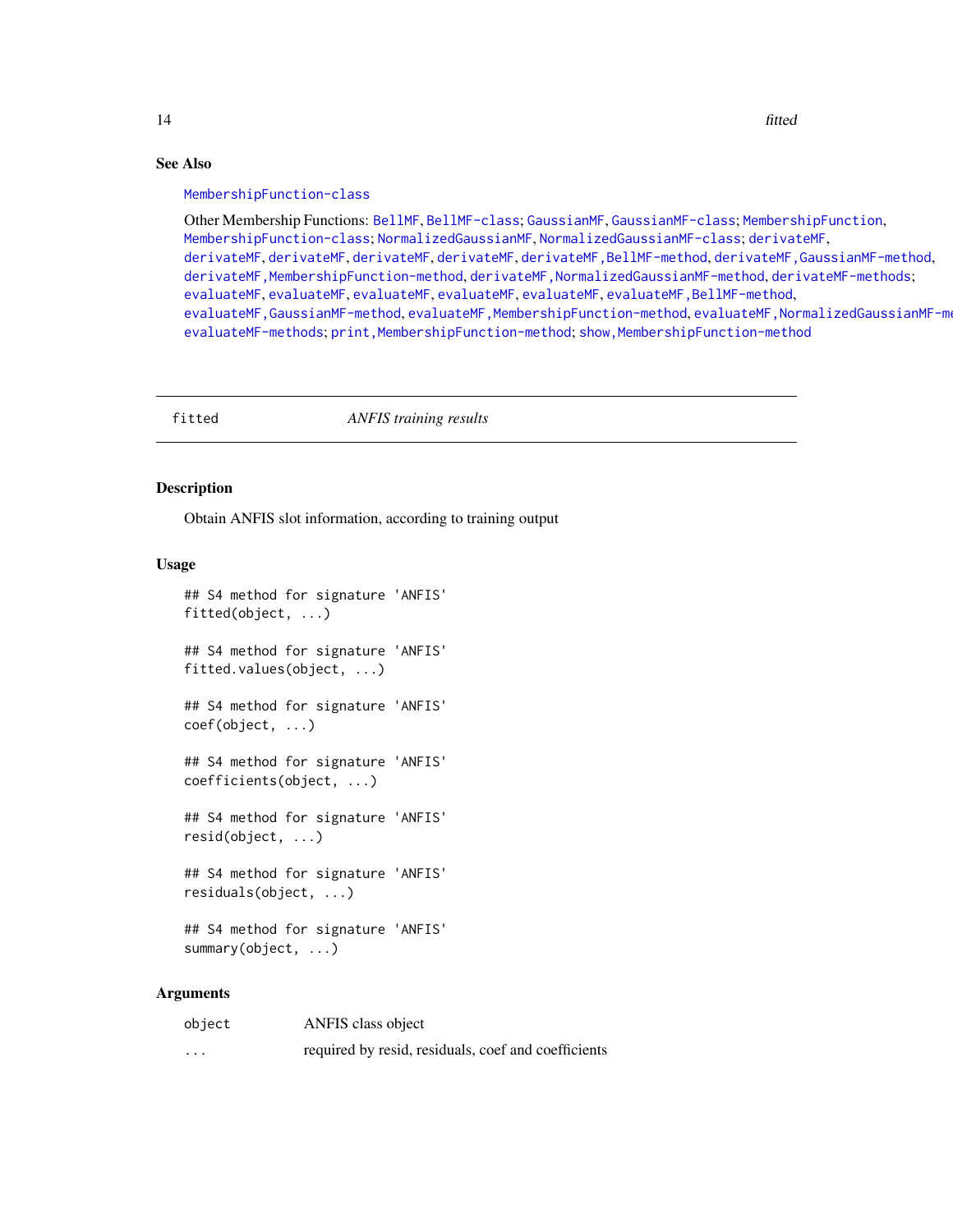## <span id="page-14-0"></span>GaussianMF-class 15

## Value

according to the call one of the following objects can be returned

| list    | list with premises and consequents.                                        |
|---------|----------------------------------------------------------------------------|
| numeric | numeric vector with training errors, fitted training values and residuals. |
| printed | statistics of the training process.                                        |

#### Note

see full example in [ANFIS-class](#page-2-1)

#### Author(s)

Cristobal Fresno <cfresno@bdmg.com.ar>, Andrea S. Llera <ALlera@leloir.org.ar> and Elmer A. Fernandez <efernandez@bdmg.com.ar>

## See Also

Other ANFIS: [ANFIS-class](#page-2-1); [LSE](#page-18-1), [LSE](#page-18-1), [LSE,ANFIS-method](#page-0-0), [LSE-methods](#page-18-2), [trainHybridJangOffLine](#page-18-2), [trainHybridJangOffLine](#page-18-2), [trainHybridJangOffLine,ANFIS-method](#page-0-0), [trainHybridJangOffLine-methods](#page-18-2), [trainHybridJangOnLine](#page-18-2), [trainHybridJangOnLine](#page-18-2), [trainHybridJangOnLine,ANFIS-method](#page-0-0), [trainHybridJangOnLine-methods](#page-18-2), [trainHybridOffLine](#page-18-2), trainHybridOffLine, trainHybridOffLine, ANFIS-method, [trainHybridOffLine-methods](#page-18-2); [anfis3](#page-5-1); [getConsequents](#page-16-1), [getConsequents](#page-16-1), [getConsequents,ANFIS-method](#page-0-0), [getConsequents,ANFIS-method](#page-0-0), [getErrors](#page-16-1), [getErrors](#page-16-1), [getErrors,ANFIS-method](#page-0-0), [getErrors,ANFIS-method](#page-0-0), [getPremises](#page-16-1), [getPremises](#page-16-1), [getPremises,ANFIS-method](#page-0-0), [getPremises-methods](#page-16-1), [getRules](#page-16-2), [getRules](#page-16-2), [getRules,ANFIS-method](#page-0-0), [getRules-methods](#page-16-1), [getTrainingType](#page-16-1), [getTrainingType](#page-16-1), [getTrainingType,ANFIS-method](#page-0-0), [getTrainingType,ANFIS-method](#page-0-0); [initialize](#page-17-1), [initialize,ANFIS-method](#page-0-0); [plotMF](#page-23-1), [plotMF](#page-23-1), [plotMF,ANFIS-method](#page-0-0), [plotMF-methods](#page-23-2), [plotMFs](#page-23-2), [plotMFs](#page-23-2), [plotMFs,ANFIS-method](#page-0-0), [plotMFs-methods](#page-23-2); [plot](#page-22-1), plot, ANFIS-method; [predict](#page-25-1), predict, ANFIS-method; [print](#page-26-1), print, ANFIS-method, [show](#page-26-2), [show,ANFIS-method](#page-0-0); [trainSet](#page-29-1)

<span id="page-14-1"></span>GaussianMF-class *GaussianMF Membership Function S4 class*

## <span id="page-14-2"></span>Description

Represent a concrete GaussianMF shaped Membership Function S4 class with parameters mu, sigma. Slots inherited of MembershipFunction class and related functions: show, print, derivateMF, evaluateMF, [ and [<-.

#### Slots

parameters named numeric vector with parameters of Membership Function.

nParameters integer with the number of parameters for validity check.

name character The description of the membership function.

expression expression object just to display purposes.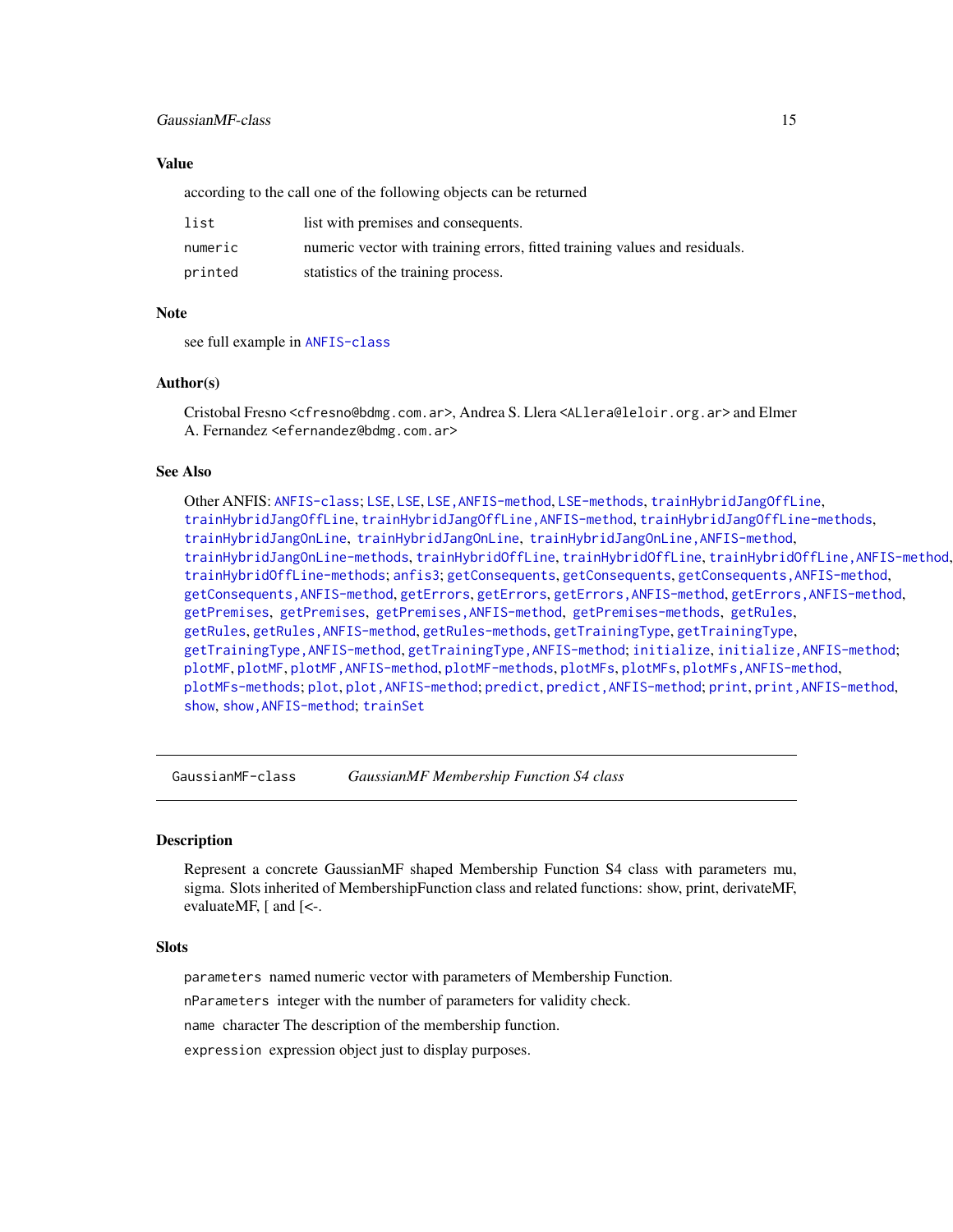<span id="page-15-0"></span>

derivateMF, evaluateMF are extended. Prototype is defined and validity is inherited.

#### Author(s)

Cristobal Fresno <cfresno@bdmg.com.ar>, Andrea S. Llera <ALlera@leloir.org.ar> and Elmer A. Fernandez <efernandez@bdmg.com.ar>

#### See Also

#### [BellMF-class](#page-6-1) and [NormalizedGaussianMF-class](#page-21-1)

Other Membership Functions: [BellMF](#page-6-2), [BellMF-class](#page-6-1); [MembershipFunction](#page-20-1), [MembershipFunction-class](#page-20-2); [NormalizedGaussianMF](#page-21-2), [NormalizedGaussianMF-class](#page-21-1); [\[,MembershipFunction-method](#page-0-0), [\[<-,MembershipFunction-method](#page-0-0), [extract-methods](#page-12-1), [extract-methods](#page-12-1); [derivateMF](#page-7-1), [derivateMF](#page-7-1), [derivateMF](#page-7-1), [derivateMF](#page-7-1), [derivateMF](#page-7-1), [derivateMF,BellMF-method](#page-0-0), [derivateMF,GaussianMF-method](#page-0-0), [derivateMF,MembershipFunction-method](#page-0-0), [derivateMF,NormalizedGaussianMF-method](#page-0-0), [derivateMF-methods](#page-7-2); [evaluateMF](#page-10-1), [evaluateMF](#page-10-1), [evaluateMF](#page-10-1), [evaluateMF](#page-10-1), [evaluateMF](#page-10-1), [evaluateMF,BellMF-method](#page-0-0), [evaluateMF,GaussianMF-method](#page-0-0), [evaluateMF,MembershipFunction-method](#page-0-0), [evaluateMF,NormalizedGaussianMF-method](#page-0-0), [evaluateMF-methods](#page-10-2); print, MembershipFunction-method; show, MembershipFunction-method

#### Examples

```
#GaussianMF example I
#A Gaussian membership function with default prototype (mu=0, sigma=1)
#The membership of x in the Gaussian, should be 1/sqrt(2*pi) = 0.3989423
#The derivate of the first parameter at x, should be 0
#The derivate on "mu" parameter at x, should be 0
gaussian <- new(Class="GaussianMF")
gaussian
evaluateMF(object=gaussian, x=0)
derivateMF(object=gaussian, x=0, i=1)
derivateMF(object=gaussian, x=0, i="mu")
#
#GaussianMF example II
#A Gaussian membership function with parameters (mu=0, sigma=1)
#The membership of x in the Gaussian, should be 1/sqrt(2*pi) = 0.3989423
#The derivate of the first parameter at x, should be 0
#The derivate on "mu" parameter at x, should be 0
gaussian2 <- new(Class="GaussianMF",parameters=c(mu=0,sigma=1))
gaussian2
evaluateMF(object=gaussian2, x=0)
derivateMF(object=gaussian2, x=0, i=1)
derivateMF(object=gaussian2, x=0, i="mu")
```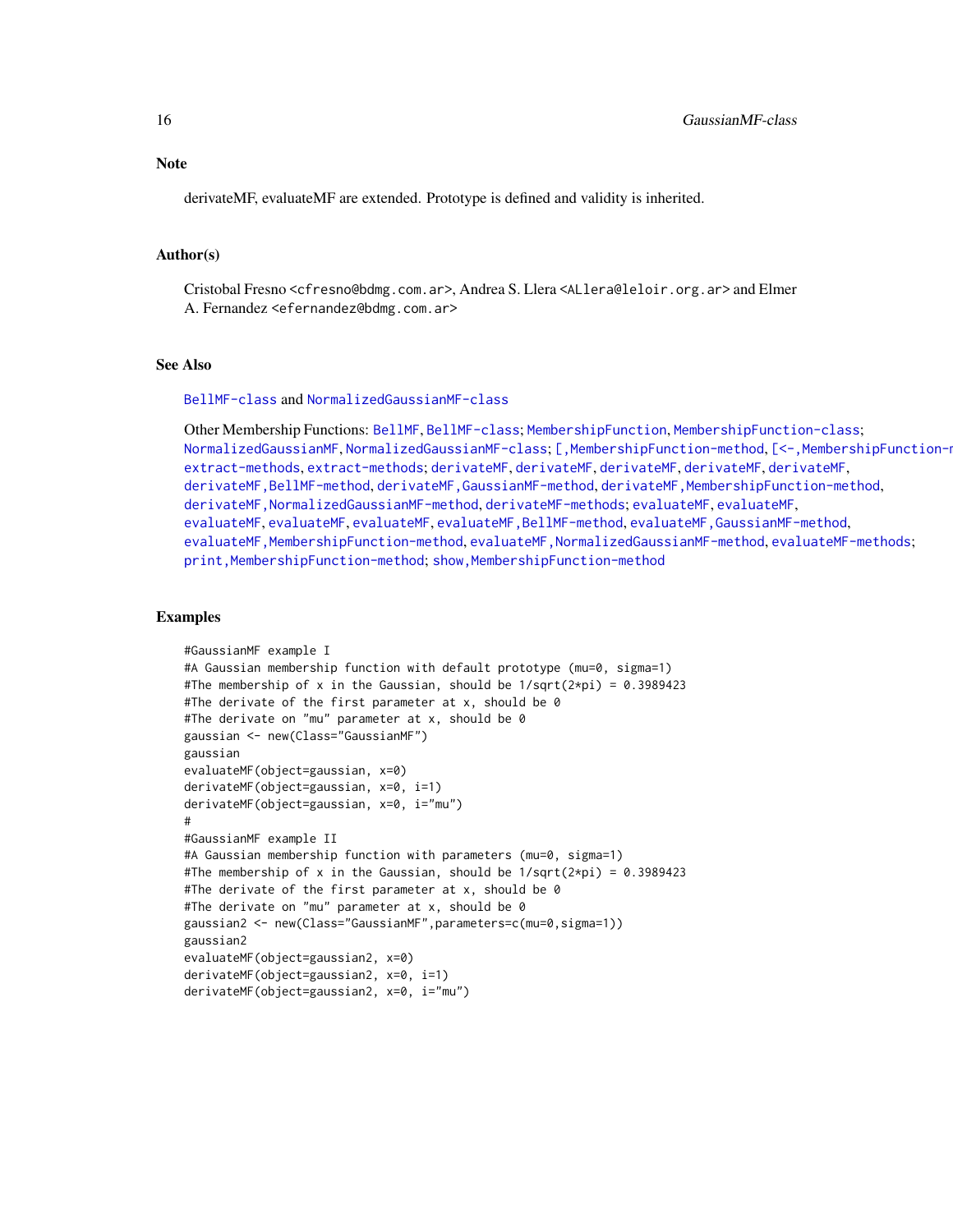<span id="page-16-2"></span><span id="page-16-0"></span>

## <span id="page-16-1"></span>Description

Obtain ANFIS's slot information, according to the given function call.

## Usage

```
getRules(object)
## S4 method for signature 'ANFIS'
getRules(object)
getPremises(object)
## S4 method for signature 'ANFIS'
getPremises(object)
getConsequents(object)
## S4 method for signature 'ANFIS'
getConsequents(object)
getErrors(object)
## S4 method for signature 'ANFIS'
getErrors(object)
getTrainingType(object)
## S4 method for signature 'ANFIS'
getTrainingType(object)
```
#### Arguments

object ANFIS class object

## Value

according to the call one of the following objects can be returned

| matrix    | numeric matrix with rules or consequents                                  |
|-----------|---------------------------------------------------------------------------|
| list      | list with MembershipFunctions or premises and consequents                 |
| character | name of the training Type                                                 |
| numeric   | numeric vector with training errors, fitted training values and residuals |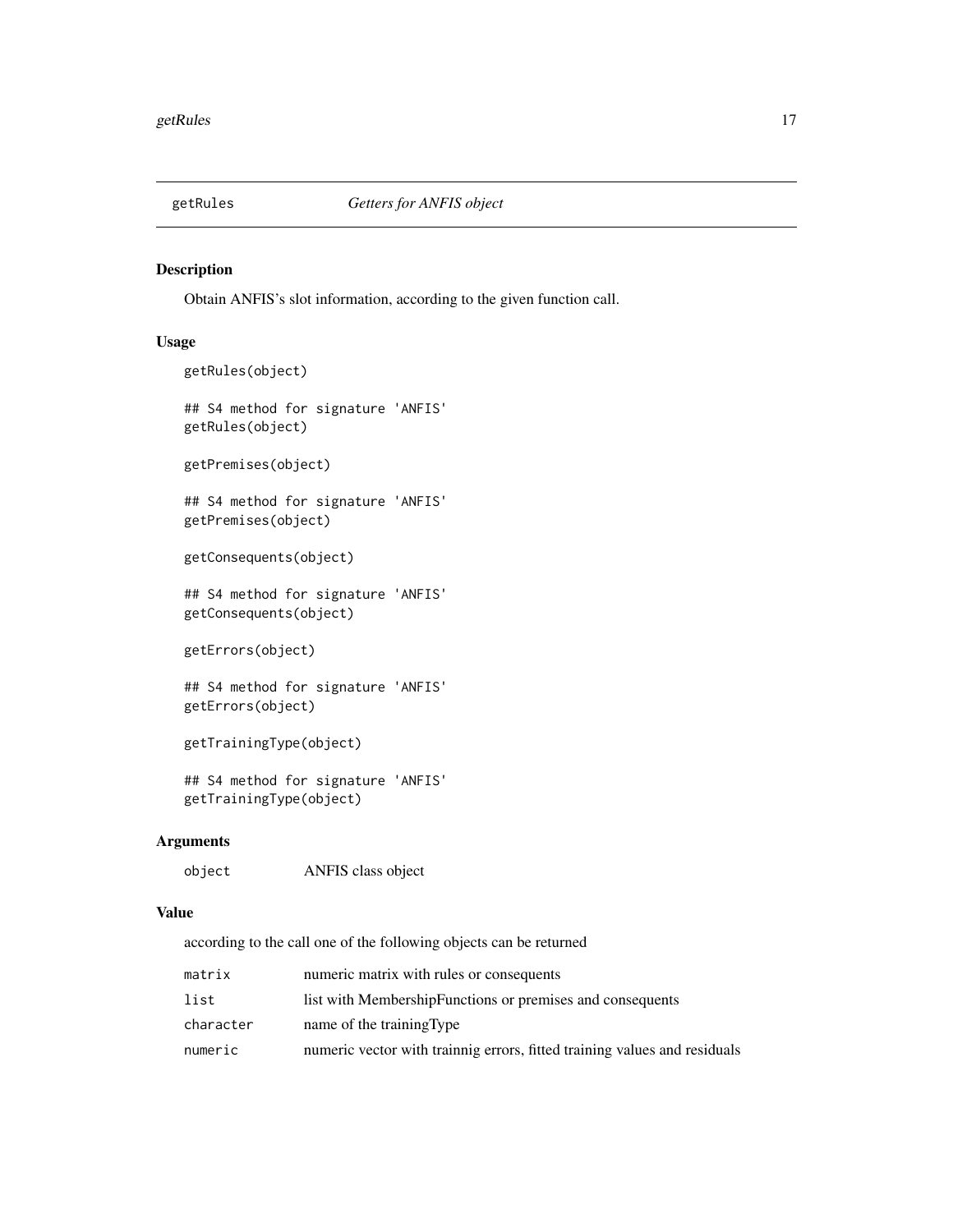## Note

see full example in [ANFIS-class](#page-2-1)

## Author(s)

Cristobal Fresno <cfresno@bdmg.com.ar>, Andrea S. Llera <ALlera@leloir.org.ar> and Elmer A. Fernandez <efernandez@bdmg.com.ar>

## See Also

Other ANFIS: [ANFIS-class](#page-2-1); [LSE](#page-18-1), LSE, LSE, ANFIS-method, [LSE-methods](#page-18-2), [trainHybridJangOffLine](#page-18-2), [trainHybridJangOffLine](#page-18-2), [trainHybridJangOffLine,ANFIS-method](#page-0-0), [trainHybridJangOffLine-methods](#page-18-2), [trainHybridJangOnLine](#page-18-2), [trainHybridJangOnLine](#page-18-2), [trainHybridJangOnLine,ANFIS-method](#page-0-0), [trainHybridJangOnLine-methods](#page-18-2), [trainHybridOffLine](#page-18-2), trainHybridOffLine, trainHybridOffLine, ANFIS-method, [trainHybridOffLine-methods](#page-18-2); [anfis3](#page-5-1); [coef](#page-13-1), [coef,ANFIS-method](#page-0-0), [coefficients](#page-13-1), [coefficients,ANFIS-method](#page-0-0), [fitted](#page-13-2), fitted, ANFIS-method, [fitted.values](#page-13-1), fitted.values, ANFIS-method, [resid](#page-13-1), resid, ANFIS-method, [residuals](#page-13-1), [residuals,ANFIS-method](#page-0-0), [summary](#page-13-1), [summary,ANFIS-method](#page-0-0); [initialize](#page-17-1), [initialize,ANFIS-method](#page-0-0); [plotMF](#page-23-1), [plotMF](#page-23-1), [plotMF,ANFIS-method](#page-0-0), [plotMF-methods](#page-23-2), [plotMFs](#page-23-2), [plotMFs](#page-23-2), [plotMFs,ANFIS-method](#page-0-0), [plotMFs-methods](#page-23-2); [plot](#page-22-1), plot, ANFIS-method; [predict](#page-25-1), predict, ANFIS-method; [print](#page-26-1), print, ANFIS-method, [show](#page-26-2), [show,ANFIS-method](#page-0-0); [trainSet](#page-29-1)

<span id="page-17-1"></span>

initialize initialize *ANFIS object constructor*

#### Description

Create the ANFIS object architecture for the trainingSet (X,Y) with full rules.

#### Usage

## S4 method for signature 'ANFIS' initialize(.Object, X, Y, membershipFunction)

#### Arguments

| .Object            | <b>ANFIS</b> class                                    |
|--------------------|-------------------------------------------------------|
| X                  | input matrix with ncol=#inputs and nrow=#individuals  |
| <sup>V</sup>       | output matrix with ncol=#output and nrow=#individuals |
| membershipFunction |                                                       |
|                    | list with the MembershipFunction for each input       |

## Value

ANFIS object

<span id="page-17-0"></span>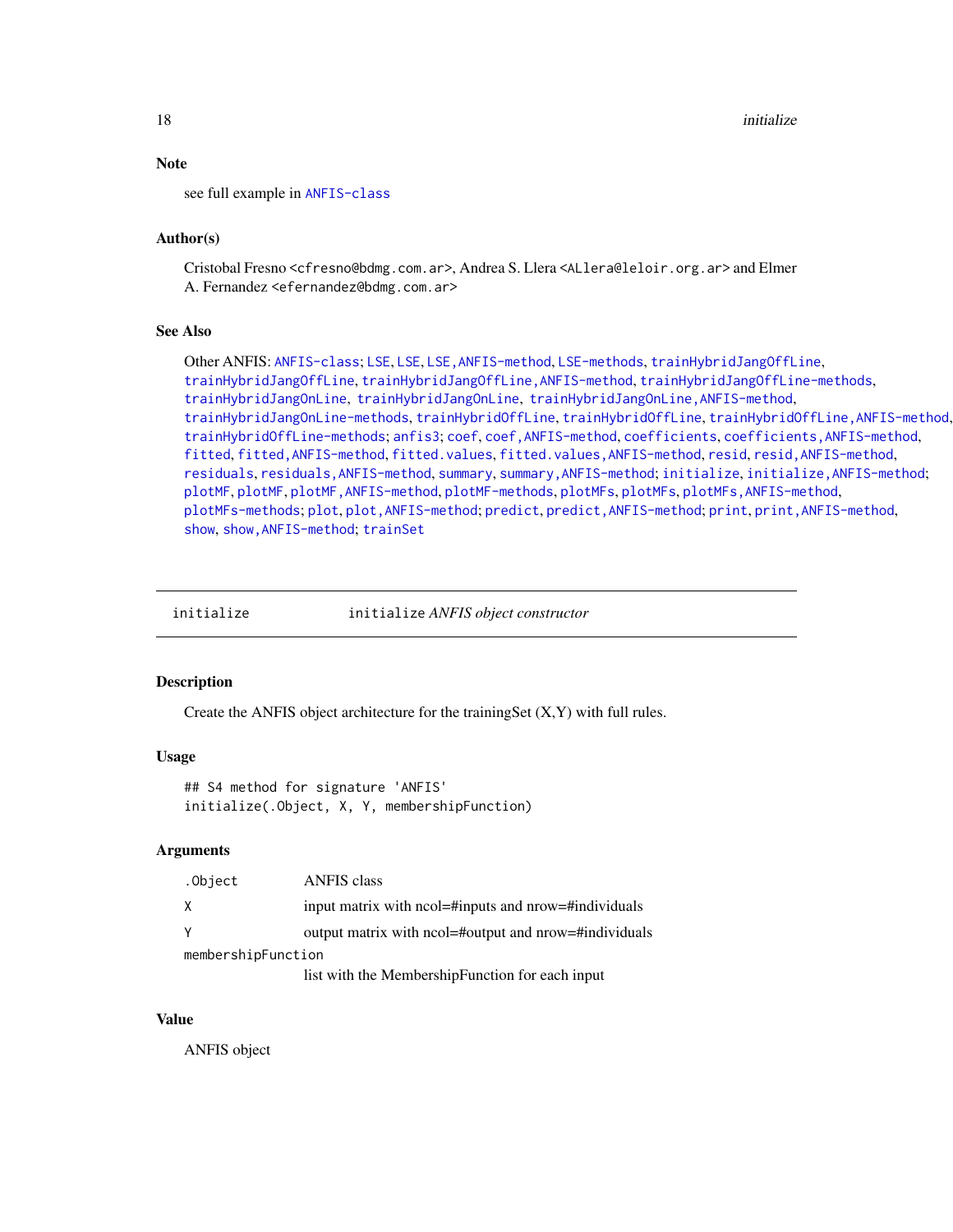#### <span id="page-18-0"></span> $LSE$  19

## Note

## Author(s)

Cristobal Fresno <cfresno@bdmg.com.ar>, Andrea S. Llera <ALlera@leloir.org.ar> and Elmer A. Fernandez <efernandez@bdmg.com.ar>

#### See Also

## [ANFIS-class](#page-2-1)

Other ANFIS: [ANFIS-class](#page-2-1); [LSE](#page-18-1), [LSE](#page-18-1), [LSE,ANFIS-method](#page-0-0), [LSE-methods](#page-18-2), [trainHybridJangOffLine](#page-18-2), [trainHybridJangOffLine](#page-18-2), [trainHybridJangOffLine,ANFIS-method](#page-0-0), [trainHybridJangOffLine-methods](#page-18-2), [trainHybridJangOnLine](#page-18-2), [trainHybridJangOnLine](#page-18-2), [trainHybridJangOnLine,ANFIS-method](#page-0-0), [trainHybridJangOnLine-methods](#page-18-2), [trainHybridOffLine](#page-18-2), trainHybridOffLine, trainHybridOffLine, ANFIS-method, [trainHybridOffLine-methods](#page-18-2); [anfis3](#page-5-1); [coef](#page-13-1), [coef,ANFIS-method](#page-0-0), [coefficients](#page-13-1), [coefficients,ANFIS-method](#page-0-0), [fitted](#page-13-2), fitted, ANFIS-method, [fitted.values](#page-13-1), fitted.values, ANFIS-method, [resid](#page-13-1), resid, ANFIS-method, [residuals](#page-13-1), [residuals,ANFIS-method](#page-0-0), [summary](#page-13-1), [summary,ANFIS-method](#page-0-0); [getConsequents](#page-16-1), [getConsequents](#page-16-1), [getConsequents,ANFIS-method](#page-0-0), [getConsequents,ANFIS-method](#page-0-0), [getErrors](#page-16-1), [getErrors](#page-16-1), [getErrors,ANFIS-method](#page-0-0), [getErrors,ANFIS-method](#page-0-0), [getPremises](#page-16-1), [getPremises](#page-16-1), [getPremises,ANFIS-method](#page-0-0), [getPremises-methods](#page-16-1), [getRules](#page-16-2), [getRules](#page-16-2), [getRules,ANFIS-method](#page-0-0), [getRules-methods](#page-16-1), [getTrainingType](#page-16-1), [getTrainingType](#page-16-1), [getTrainingType,ANFIS-method](#page-0-0), [getTrainingType,ANFIS-method](#page-0-0); [plotMF](#page-23-1), [plotMF](#page-23-1), [plotMF,ANFIS-method](#page-0-0), [plotMF-methods](#page-23-2), [plotMFs](#page-23-2), plotMFs, plotMFs, ANFIS-method, [plotMFs-methods](#page-23-2); [plot](#page-22-1), plot, ANFIS-method; [predict](#page-25-1), [predict,ANFIS-method](#page-0-0); [print](#page-26-1), [print,ANFIS-method](#page-0-0), [show](#page-26-2), [show,ANFIS-method](#page-0-0); [trainSet](#page-29-1)

<span id="page-18-1"></span>

LSE *Train ANFIS network*

#### <span id="page-18-2"></span>Description

ANFIS on-line or off-line hybrid Jang dynamic learning training process. In addition for off-line learning there is also adaptive learning coefficient and momentum term.

## Usage

```
LSE(object, A, B, initialGamma = 1000)
## S4 method for signature 'ANFIS'
LSE(object, A, B, initialGamma = 1000)
trainHybridJangOffLine(object, epochs = 5, tolerance = 1e-05,
  initialGamma = 1000, k = 0.01)
## S4 method for signature 'ANFIS'
trainHybridJangOffLine(object, epochs = 5,
  tolerance = 1e-05, initialGamma = 1000, k = 0.01)
```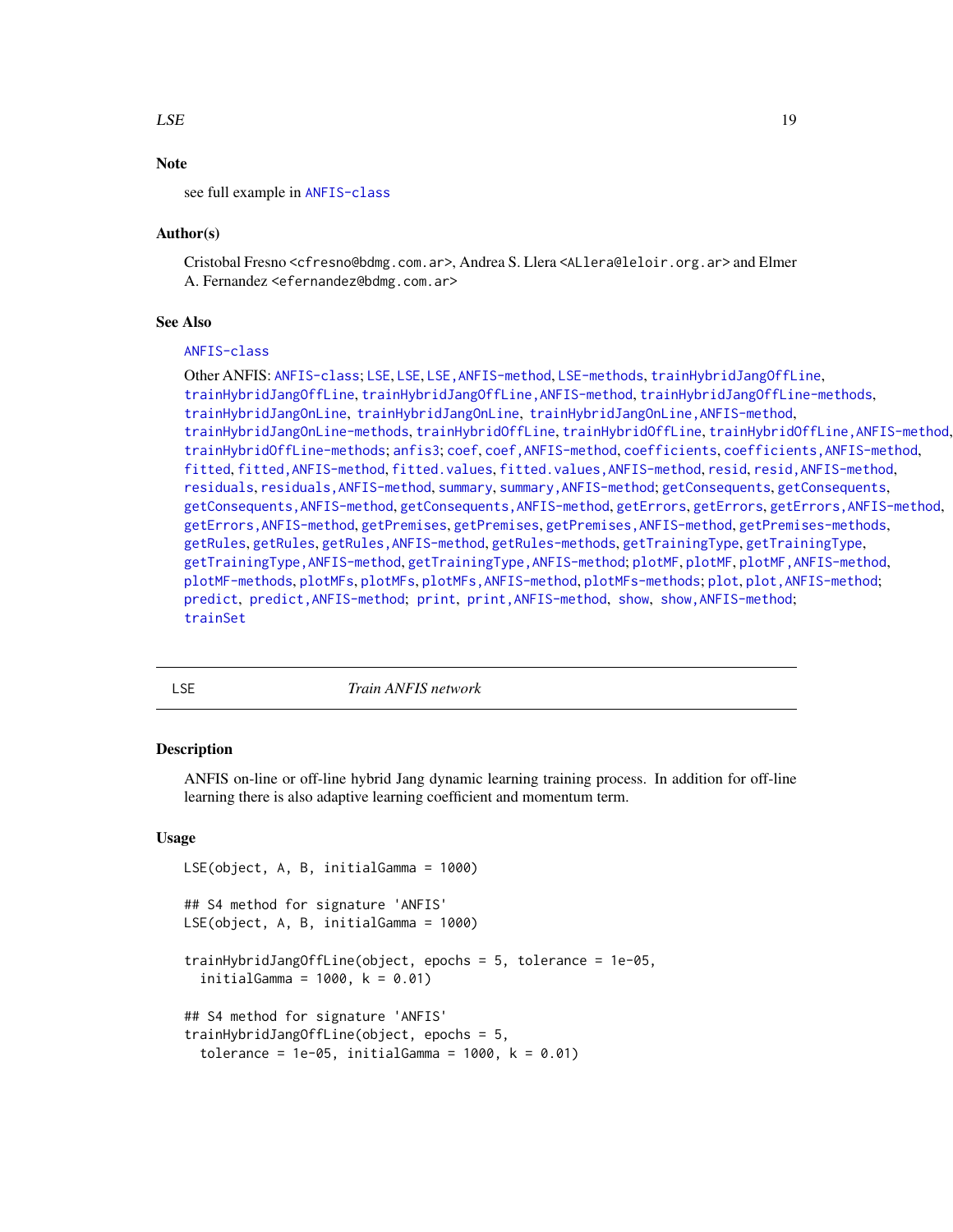```
trainHybridOffLine(object, epochs = 5, tolerance = 1e-05,
  initialGamma = 1000, eta = 0.05, phi = 0.2, a = 0.01, b = 0.1,
 delta\_alpha_t1 = list()## S4 method for signature 'ANFIS'
trainHybridOffLine(object, epochs = 5, tolerance = 1e-05,
  initialGamma = 1000, eta = 0.05, phi = 0.2, a = 0.01, b = 0.1,
  delta_f1 = list()trainHybridJangOnLine(object, epochs = 5, tolerance = 1e-15,
  initialGamma = 1000, k = 0.01, lamda = 0.9, S = matrix(nrow = 0, ncol
 = 0)## S4 method for signature 'ANFIS'
trainHybridJangOnLine(object, epochs = 5,
  tolerance = 1e-15, initialGamma = 1000, k = 0.01, lamda = 0.9,
  S = matrix(nrow = 0, ncol = 0)
```
## Arguments

| object          | ANFIS' class object.                                                                               |
|-----------------|----------------------------------------------------------------------------------------------------|
| A               | internal matrix for Iterative Least Squares Estimation of AX=B.                                    |
| B               | internal matrix for Iterative Least Squares Estimation of AX=B.                                    |
| initialGamma    | numeric large number » 0. Default 1000.                                                            |
| epochs          | the max number of training epochs. Default 5.                                                      |
| tolerance       | convergence error to stop training. Default 1e-5.                                                  |
| k               | numeric with the initial step size for learning rule. Default 0.01.                                |
| eta             | numeric learning rule coefficient. Default 0.05.                                                   |
| phi             | numeric momentum rule coefficient. Default 0.2.                                                    |
| a               | numeric step to increase eta if delta e is $< 0$ , i.e. descending. Default value<br>0.01.         |
| b               | numeric fraction to decrease eta if delta_e is $> 0$ , i.e. ascending. Default value<br>is $0.1$ . |
| delta_alpha_t_1 |                                                                                                    |
|                 | list with numeric matrix with last time step. Default list().                                      |
| lamda           | $0 \le$ numeric $\le$ 1 forgetting factor. Default 0.9.                                            |
| S               | covariance matrix for on-line LSE. Default matrix (nrow=0, ncol=0).                                |
|                 |                                                                                                    |

## Value

| matrix      | with the system solution for LSE output.                                                         |
|-------------|--------------------------------------------------------------------------------------------------|
| error       | numeric vector with training associated errors (pattern or epoch) according to<br>training Type. |
| convergence | TRUE/FALSE if it reached convergence or not.                                                     |
| updated     | training Type, premises, consequents, error, residuals, fitted values and coeffi-<br>cient.      |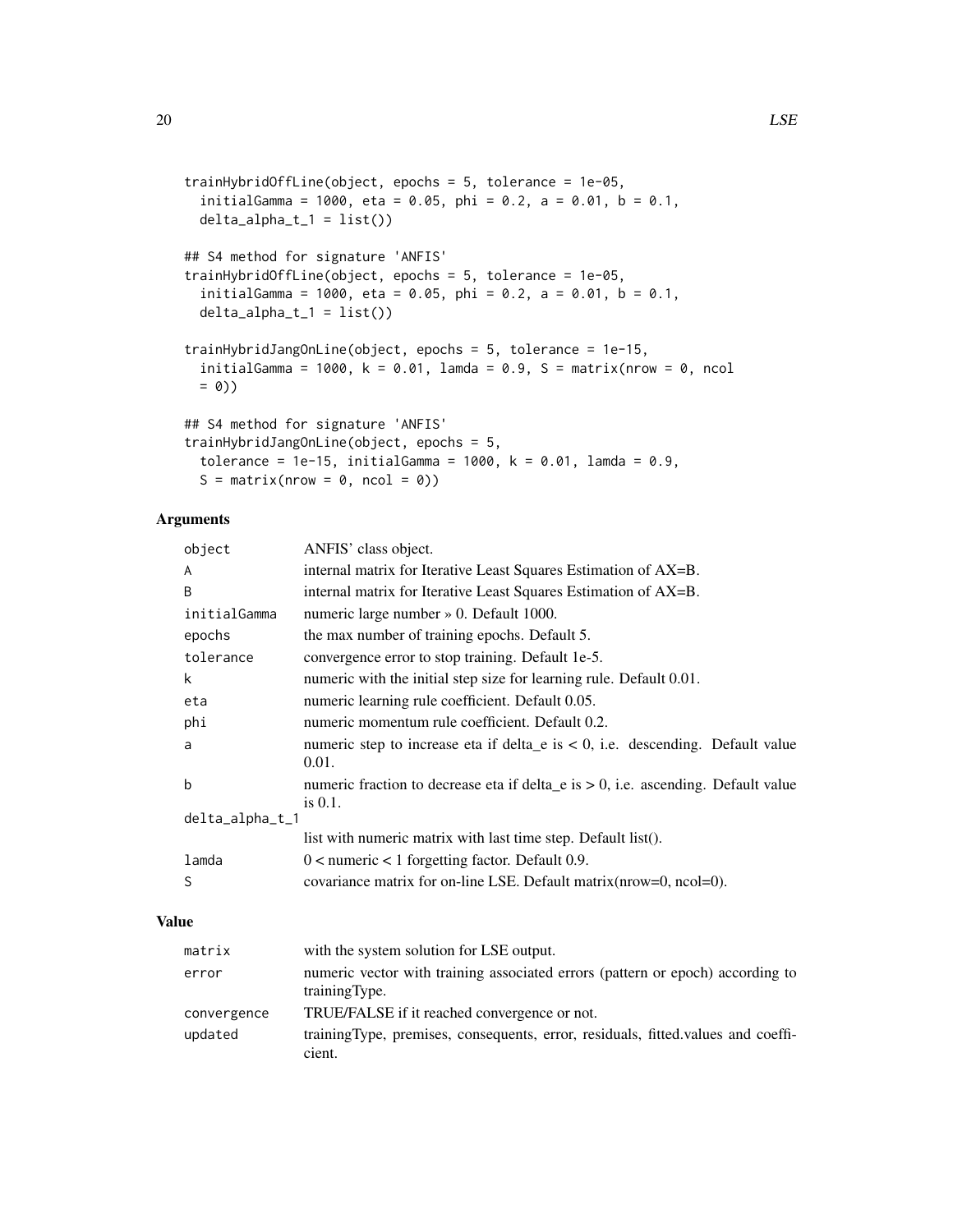#### <span id="page-20-0"></span>MembershipFunction-class 21

## Note

see full example in [ANFIS-class](#page-2-1)

#### Author(s)

Cristobal Fresno <cfresno@bdmg.com.ar>, Andrea S. Llera <ALlera@leloir.org.ar> and Elmer A. Fernandez <efernandez@bdmg.com.ar>

#### See Also

## [ANFIS-class](#page-2-1)

Other ANFIS: [ANFIS-class](#page-2-1); [anfis3](#page-5-1); [coef](#page-13-1), [coef,ANFIS-method](#page-0-0), [coefficients](#page-13-1), [coefficients,ANFIS-method](#page-0-0), [fitted](#page-13-2), fitted, ANFIS-method, [fitted.values](#page-13-1), fitted.values, ANFIS-method, [resid](#page-13-1), resid, ANFIS-method, [residuals](#page-13-1), [residuals,ANFIS-method](#page-0-0), [summary](#page-13-1), [summary,ANFIS-method](#page-0-0); [getConsequents](#page-16-1), [getConsequents](#page-16-1), [getConsequents,ANFIS-method](#page-0-0), [getConsequents,ANFIS-method](#page-0-0), [getErrors](#page-16-1), [getErrors](#page-16-1), [getErrors,ANFIS-method](#page-0-0), [getErrors,ANFIS-method](#page-0-0), [getPremises](#page-16-1), [getPremises](#page-16-1), [getPremises,ANFIS-method](#page-0-0), [getPremises-methods](#page-16-1), [getRules](#page-16-2), [getRules](#page-16-2), [getRules,ANFIS-method](#page-0-0), [getRules-methods](#page-16-1), [getTrainingType](#page-16-1), [getTrainingType](#page-16-1), [getTrainingType,ANFIS-method](#page-0-0), [getTrainingType,ANFIS-method](#page-0-0); [initialize](#page-17-1), [initialize,ANFIS-method](#page-0-0); [plotMF](#page-23-1), [plotMF](#page-23-1), [plotMF,ANFIS-method](#page-0-0), [plotMF-methods](#page-23-2), [plotMFs](#page-23-2), [plotMFs](#page-23-2), [plotMFs,ANFIS-method](#page-0-0), [plotMFs-methods](#page-23-2); [plot](#page-22-1), [plot,ANFIS-method](#page-0-0); [predict](#page-25-1), [predict,ANFIS-method](#page-0-0); [print](#page-26-1), [print,ANFIS-method](#page-0-0), [show](#page-26-2), [show,ANFIS-method](#page-0-0); [trainSet](#page-29-1)

#### <span id="page-20-2"></span>MembershipFunction-class

*MembershipFunction S4 class*

#### <span id="page-20-1"></span>Description

Represent a generic virtual S4 MembershipFunction class, for fuzzy further redefinition. The actual subclases available are GaussianMF, NormalizedGaussianMF and BellMF.

## **Slots**

parameters named numeric vector with parameters of Membership Function.

nParameters integer with the number of parameters for validity check.

name character The description of the membership function.

expression expression object just to display purposes.

## Functions

MembershipFunction S4 class includes the following functions:

show/print generic output of the object.

"[", "[<-" getter and setter of the parameters values.

evaluateMF return membership value at x.

derivateMF return the derivate membership at x.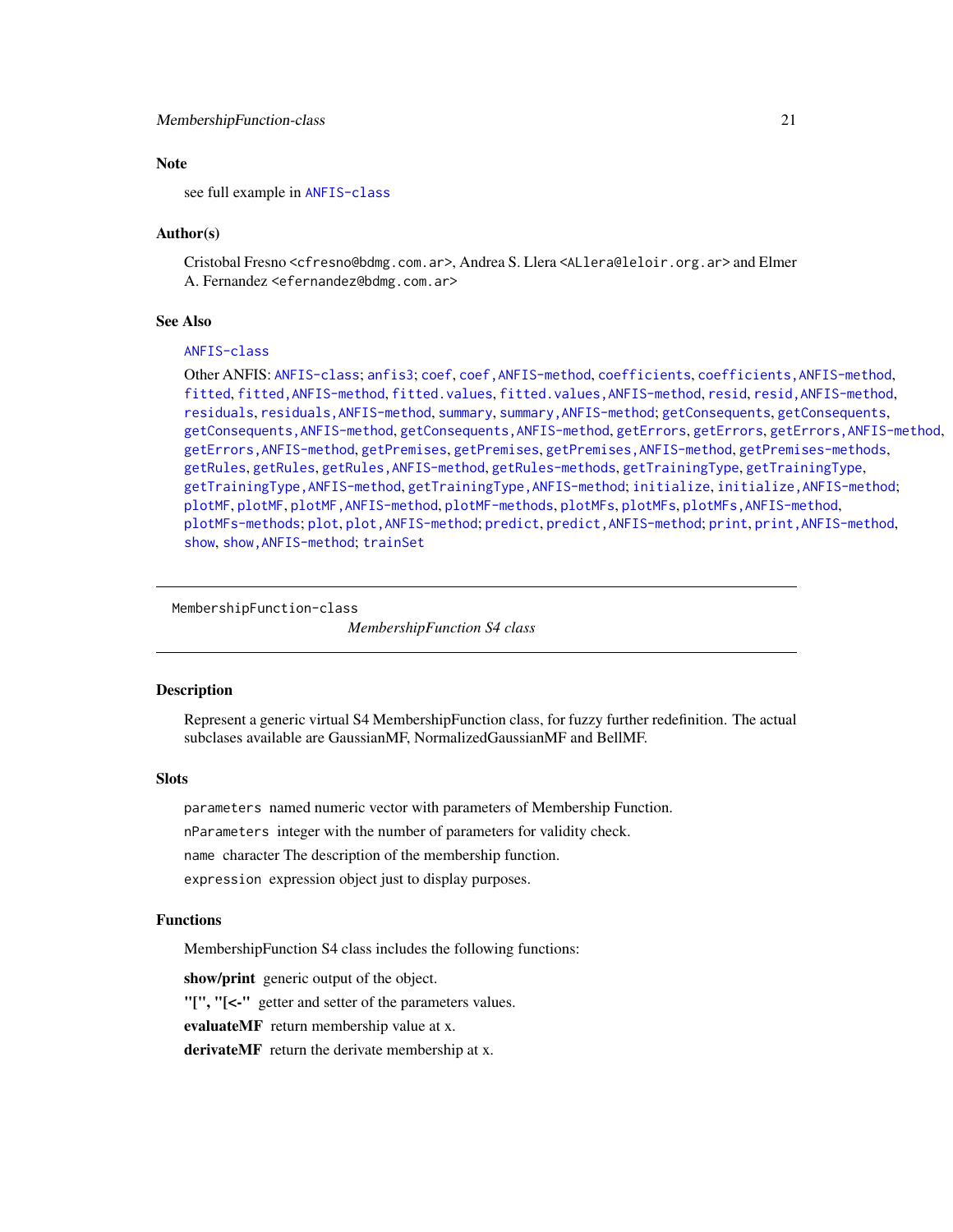## <span id="page-21-0"></span>Note

validity: nParameters == length(parameters) and parameters != NA and names(parameters)!="".

## Author(s)

Cristobal Fresno <cfresno@bdmg.com.ar>, Andrea S. Llera <ALlera@leloir.org.ar> and Elmer A. Fernandez <efernandez@bdmg.com.ar>

## See Also

#### [BellMF-class](#page-6-1), [GaussianMF-class](#page-14-1) or [NormalizedGaussianMF-class](#page-21-1)

Other Membership Functions: [BellMF](#page-6-2), [BellMF-class](#page-6-1); [GaussianMF](#page-14-2), [GaussianMF-class](#page-14-1); [NormalizedGaussianMF](#page-21-2), [NormalizedGaussianMF-class](#page-21-1); [\[,MembershipFunction-method](#page-0-0), [\[<-,MembershipFunction-method](#page-0-0), [extract-methods](#page-12-1), [extract-methods](#page-12-1); [derivateMF](#page-7-1), [derivateMF](#page-7-1), [derivateMF](#page-7-1), [derivateMF](#page-7-1), [derivateMF](#page-7-1), [derivateMF,BellMF-method](#page-0-0), [derivateMF,GaussianMF-method](#page-0-0), [derivateMF,MembershipFunction-method](#page-0-0), [derivateMF,NormalizedGaussianMF-method](#page-0-0), [derivateMF-methods](#page-7-2); [evaluateMF](#page-10-1), [evaluateMF](#page-10-1), [evaluateMF](#page-10-1), [evaluateMF](#page-10-1), [evaluateMF](#page-10-1), [evaluateMF,BellMF-method](#page-0-0), [evaluateMF,GaussianMF-method](#page-0-0), [evaluateMF,MembershipFunction-method](#page-0-0), [evaluateMF,NormalizedGaussianMF-method](#page-0-0), [evaluateMF-methods](#page-10-2); [print,MembershipFunction-method](#page-0-0); [show,MembershipFunction-method](#page-0-0)

<span id="page-21-1"></span>NormalizedGaussianMF-class

*NormalizedGaussianMF Membership Function S4 class*

#### <span id="page-21-2"></span>**Description**

Represent a concrete NormalizedGaussianMF shaped [0,1] Membership Function S4 class with parameters mu, sigma. Slots inherited of MembershipFunction class and related functions: show, print, derivateMF, evaluateMF, [ and [<-.

#### Slots

parameters named numeric vector with parameters of Membership Function.

nParameters integer with the number of parameters for validity check.

name character The description of the membership function.

expression expression object just to display purposes.

#### Note

derivateMF, evaluateMF are extended. Prototype is defined and validity is inherited.

#### Author(s)

Cristobal Fresno <cfresno@bdmg.com.ar>, Andrea S. Llera <ALlera@leloir.org.ar> and Elmer A. Fernandez <efernandez@bdmg.com.ar>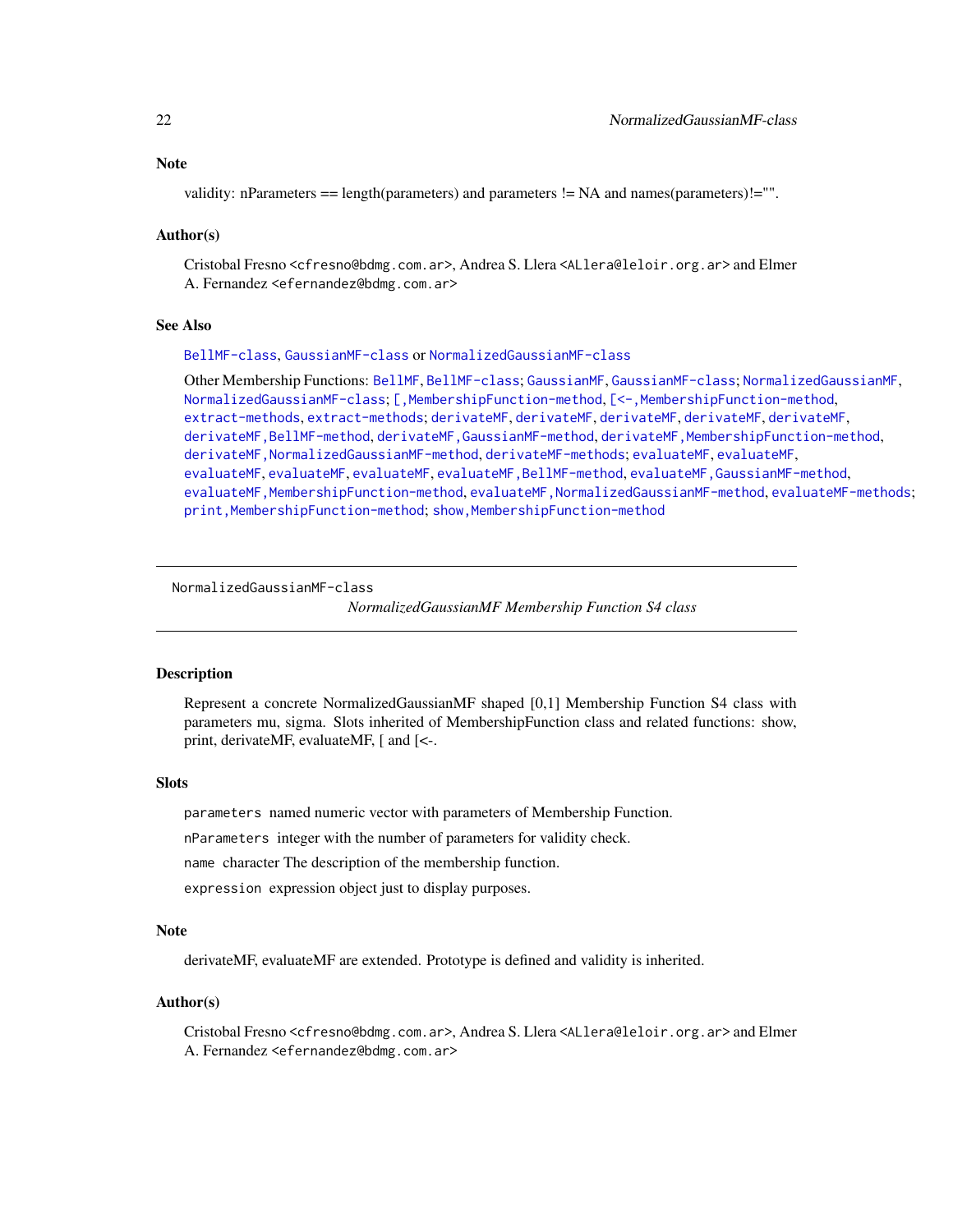<span id="page-22-0"></span>plot the contract of the contract of the contract of the contract of the contract of the contract of the contract of the contract of the contract of the contract of the contract of the contract of the contract of the contr

## See Also

[BellMF-class](#page-6-1) and [GaussianMF-class](#page-14-1)

Other Membership Functions: [BellMF](#page-6-2), [BellMF-class](#page-6-1); [GaussianMF](#page-14-2), [GaussianMF-class](#page-14-1); [MembershipFunction](#page-20-1), [MembershipFunction-class](#page-20-2); [\[,MembershipFunction-method](#page-0-0), [\[<-,MembershipFunction-method](#page-0-0), [extract-methods](#page-12-1), [extract-methods](#page-12-1); [derivateMF](#page-7-1), [derivateMF](#page-7-1), [derivateMF](#page-7-1), [derivateMF](#page-7-1), [derivateMF](#page-7-1), [derivateMF,BellMF-method](#page-0-0), [derivateMF,GaussianMF-method](#page-0-0), [derivateMF,MembershipFunction-method](#page-0-0), [derivateMF,NormalizedGaussianMF-method](#page-0-0), [derivateMF-methods](#page-7-2); [evaluateMF](#page-10-1), [evaluateMF](#page-10-1), [evaluateMF](#page-10-1), [evaluateMF](#page-10-1), [evaluateMF](#page-10-1), [evaluateMF,BellMF-method](#page-0-0), [evaluateMF,GaussianMF-method](#page-0-0), [evaluateMF,MembershipFunction-method](#page-0-0), [evaluateMF,NormalizedGaussianMF-method](#page-0-0), [evaluateMF-methods](#page-10-2); [print,MembershipFunction-method](#page-0-0); [show,MembershipFunction-method](#page-0-0)

#### Examples

```
#NormalizedGaussianMF example I
#A normalized Gaussian membership function with default paramateres (mu=0, sigma=1)
#The derivate of the first parameter at x, should be 1
#The derivate of the first parameter at x, should be 0
#The derivate on "mu" parameter at x, should be 0
normalizedGaussian <- new(Class="NormalizedGaussianMF")
normalizedGaussian
evaluateMF(object=normalizedGaussian, x=0)
derivateMF(object=normalizedGaussian, x=0, i=1)
derivateMF(object=normalizedGaussian, x=0, i="mu")
#
#NormalizedGaussianMF example II
#A normalized Gaussian membership function with parameters (mu=0, sigma=1)
#The derivate of the first parameter at x, should be 1
#The derivate of the first parameter at x, should be 0
#The derivate on "mu" parameter at x, should be 0
normalizedGaussian2 <- new(Class="NormalizedGaussianMF",
parameters=c(mu=0,sigma=1))
normalizedGaussian2
evaluateMF(object=normalizedGaussian2, x=0)
derivateMF(object=normalizedGaussian2, x=0, i=1)
derivateMF(object=normalizedGaussian2, x=0, i="mu")
```
<span id="page-22-1"></span>

plot *Plot ANFIS training errors*

## Description

Plot the training error of the network. If trainingType is "on-line" then full pattern errors along the patterns of the whole training process; for a specific epoch or the epoch summary error.

## Usage

```
## S4 method for signature 'ANFIS'
plot(x, y, epoch = Inf, ...)
```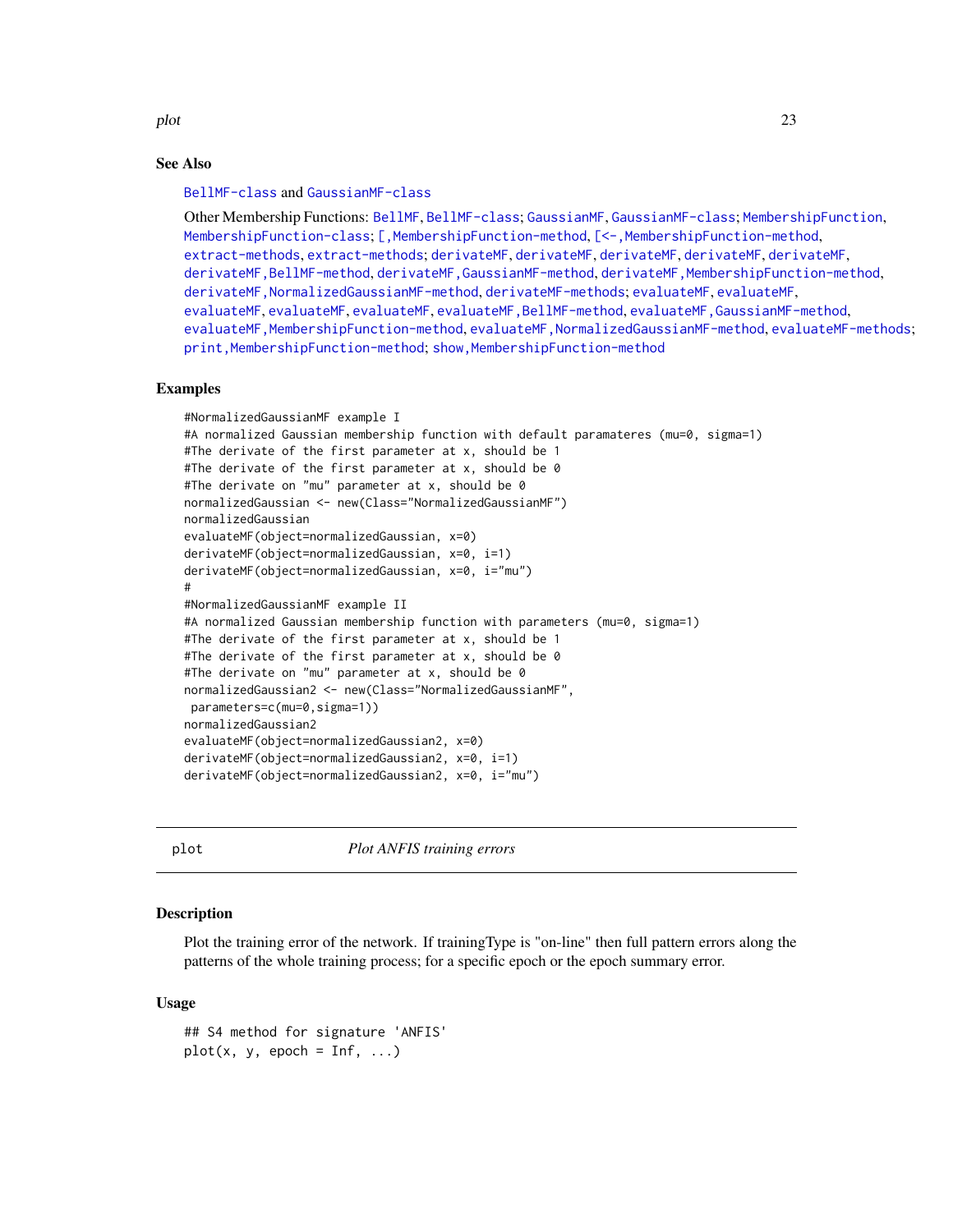#### <span id="page-23-0"></span>Arguments

| X                       | ANFIS class object.                                                                                                                                                        |
|-------------------------|----------------------------------------------------------------------------------------------------------------------------------------------------------------------------|
| <b>Y</b>                | not used but necessary for redefining the generic function.                                                                                                                |
| epoch                   | for on-line only: epoch $==$ Inf the whole training error; epoch $==$ integer $> 0$ the<br>give epoch trainings errors, epoch $== 0$ the abs epoch training sum of errors. |
| $\cdot$ $\cdot$ $\cdot$ | plot additional parameters.                                                                                                                                                |

## Value

output graphics.

#### Note

see full example in [ANFIS-class](#page-2-1)

## Author(s)

Cristobal Fresno <cfresno@bdmg.com.ar>, Andrea S. Llera <ALlera@leloir.org.ar> and Elmer A. Fernandez <efernandez@bdmg.com.ar>

## See Also

#### [ANFIS-class](#page-2-1)

Other ANFIS: [ANFIS-class](#page-2-1); [LSE](#page-18-1), [LSE](#page-18-1), [LSE,ANFIS-method](#page-0-0), [LSE-methods](#page-18-2), [trainHybridJangOffLine](#page-18-2), [trainHybridJangOffLine](#page-18-2), [trainHybridJangOffLine,ANFIS-method](#page-0-0), [trainHybridJangOffLine-methods](#page-18-2), [trainHybridJangOnLine](#page-18-2), [trainHybridJangOnLine](#page-18-2), [trainHybridJangOnLine,ANFIS-method](#page-0-0), [trainHybridJangOnLine-methods](#page-18-2), [trainHybridOffLine](#page-18-2), trainHybridOffLine, trainHybridOffLine, ANFIS-method, [trainHybridOffLine-methods](#page-18-2); [anfis3](#page-5-1); [coef](#page-13-1), [coef,ANFIS-method](#page-0-0), [coefficients](#page-13-1), [coefficients,ANFIS-method](#page-0-0), [fitted](#page-13-2), fitted, ANFIS-method, [fitted.values](#page-13-1), fitted.values, ANFIS-method, [resid](#page-13-1), resid, ANFIS-method, [residuals](#page-13-1), [residuals,ANFIS-method](#page-0-0), [summary](#page-13-1), [summary,ANFIS-method](#page-0-0); [getConsequents](#page-16-1), [getConsequents](#page-16-1), [getConsequents,ANFIS-method](#page-0-0), [getConsequents,ANFIS-method](#page-0-0), [getErrors](#page-16-1), [getErrors](#page-16-1), [getErrors,ANFIS-method](#page-0-0), [getErrors,ANFIS-method](#page-0-0), [getPremises](#page-16-1), [getPremises](#page-16-1), [getPremises,ANFIS-method](#page-0-0), [getPremises-methods](#page-16-1), [getRules](#page-16-2), [getRules](#page-16-2), [getRules,ANFIS-method](#page-0-0), [getRules-methods](#page-16-1), [getTrainingType](#page-16-1), [getTrainingType](#page-16-1), [getTrainingType,ANFIS-method](#page-0-0), [getTrainingType,ANFIS-method](#page-0-0); [initialize](#page-17-1), [initialize,ANFIS-method](#page-0-0); [plotMF](#page-23-1), [plotMF](#page-23-1), [plotMF,ANFIS-method](#page-0-0), [plotMF-methods](#page-23-2), [plotMFs](#page-23-2), [plotMFs](#page-23-2), [plotMFs,ANFIS-method](#page-0-0), [plotMFs-methods](#page-23-2); [predict](#page-25-1), [predict,ANFIS-method](#page-0-0); [print](#page-26-1), [print,ANFIS-method](#page-0-0), [show](#page-26-2), [show,ANFIS-method](#page-0-0); [trainSet](#page-29-1)

<span id="page-23-1"></span>plotMF *PlotMF/s ANFIS' MembershipFunction domain/s*

#### <span id="page-23-2"></span>Description

Plot the corresponding MembershipFunctions for each/all input/s domain.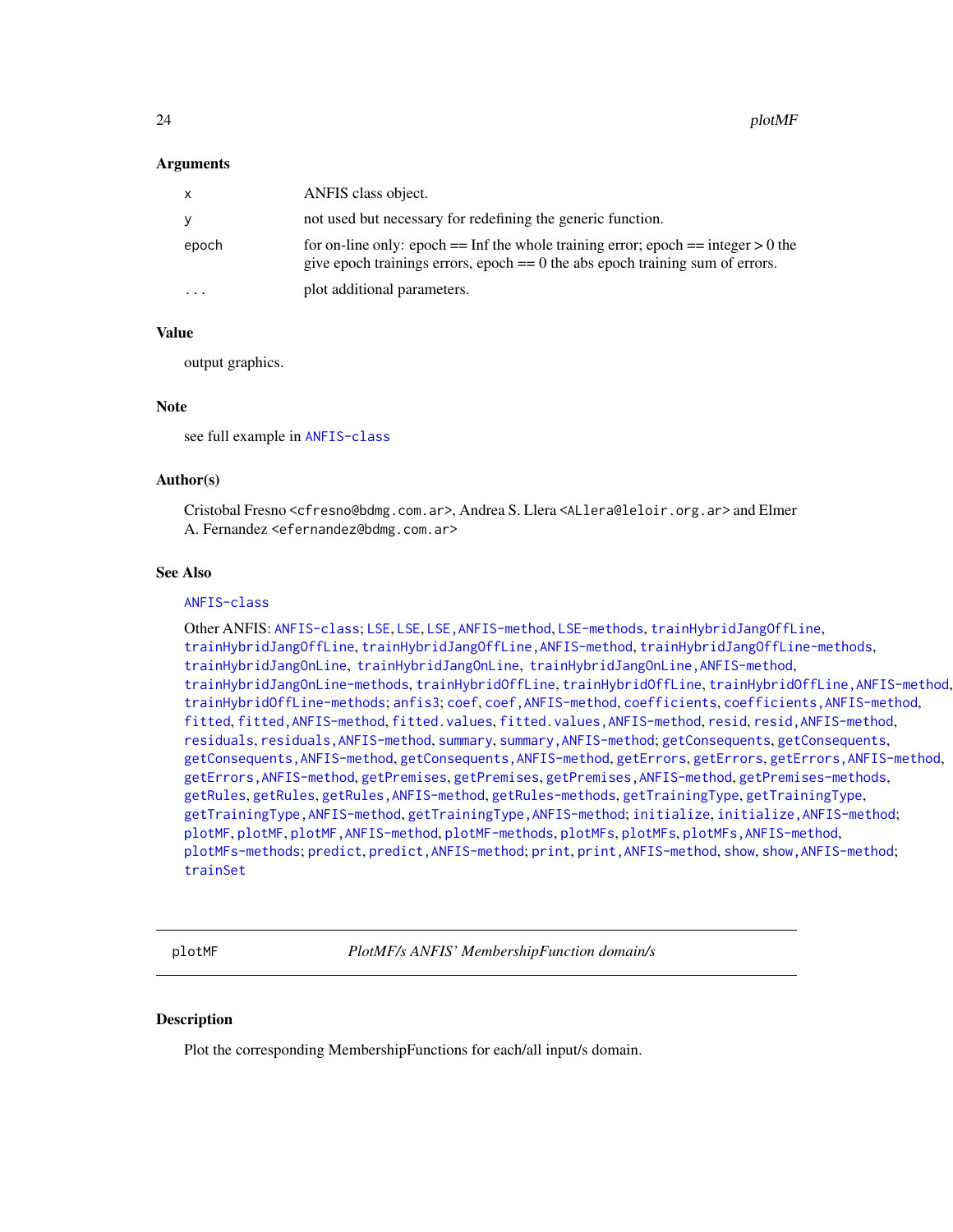## <span id="page-24-0"></span> $p$ lotMF 25

## Usage

```
plotMF(object, x, input, ...)
## S4 method for signature 'ANFIS'
plotMF(object, x, input, ...)
plotMFs(object, ...)
## S4 method for signature 'ANFIS'
plotMFs(object, ...)
```
## Arguments

| object | ANFIS class object.                                   |
|--------|-------------------------------------------------------|
| x      | numeric sequence to evaluate each MembershipFunction. |
| input  | integer with the input Membership Functions to plot.  |
|        | plot additional parameters.                           |

## Value

output graphics

#### Note

see full example in [ANFIS-class](#page-2-1)

#### Author(s)

Cristobal Fresno <cfresno@bdmg.com.ar>, Andrea S. Llera <ALlera@leloir.org.ar> and Elmer A. Fernandez <efernandez@bdmg.com.ar>

#### See Also

## [ANFIS-class](#page-2-1)

Other ANFIS: [ANFIS-class](#page-2-1); [LSE](#page-18-1), [LSE](#page-18-1), [LSE,ANFIS-method](#page-0-0), [LSE-methods](#page-18-2), [trainHybridJangOffLine](#page-18-2), [trainHybridJangOffLine](#page-18-2), [trainHybridJangOffLine,ANFIS-method](#page-0-0), [trainHybridJangOffLine-methods](#page-18-2), [trainHybridJangOnLine](#page-18-2), [trainHybridJangOnLine](#page-18-2), [trainHybridJangOnLine,ANFIS-method](#page-0-0), [trainHybridJangOnLine-methods](#page-18-2), [trainHybridOffLine](#page-18-2), trainHybridOffLine, trainHybridOffLine, ANFIS-method, [trainHybridOffLine-methods](#page-18-2); [anfis3](#page-5-1); [coef](#page-13-1), [coef,ANFIS-method](#page-0-0), [coefficients](#page-13-1), [coefficients,ANFIS-method](#page-0-0), [fitted](#page-13-2), fitted, ANFIS-method, [fitted.values](#page-13-1), fitted.values, ANFIS-method, [resid](#page-13-1), resid, ANFIS-method, [residuals](#page-13-1), [residuals,ANFIS-method](#page-0-0), [summary](#page-13-1), [summary,ANFIS-method](#page-0-0); [getConsequents](#page-16-1), [getConsequents](#page-16-1), [getConsequents,ANFIS-method](#page-0-0), [getConsequents,ANFIS-method](#page-0-0), [getErrors](#page-16-1), [getErrors](#page-16-1), [getErrors,ANFIS-method](#page-0-0), [getErrors,ANFIS-method](#page-0-0), [getPremises](#page-16-1), [getPremises](#page-16-1), [getPremises,ANFIS-method](#page-0-0), [getPremises-methods](#page-16-1), [getRules](#page-16-2), [getRules](#page-16-2), [getRules,ANFIS-method](#page-0-0), [getRules-methods](#page-16-1), [getTrainingType](#page-16-1), [getTrainingType](#page-16-1), [getTrainingType,ANFIS-method](#page-0-0), getTrainingType,ANFIS-method; [initialize](#page-17-1), initialize, ANFIS-method; [plot](#page-22-1), [plot,ANFIS-method](#page-0-0); [predict](#page-25-1), [predict,ANFIS-method](#page-0-0); [print](#page-26-1), [print,ANFIS-method](#page-0-0), [show](#page-26-2), [show,ANFIS-method](#page-0-0); [trainSet](#page-29-1)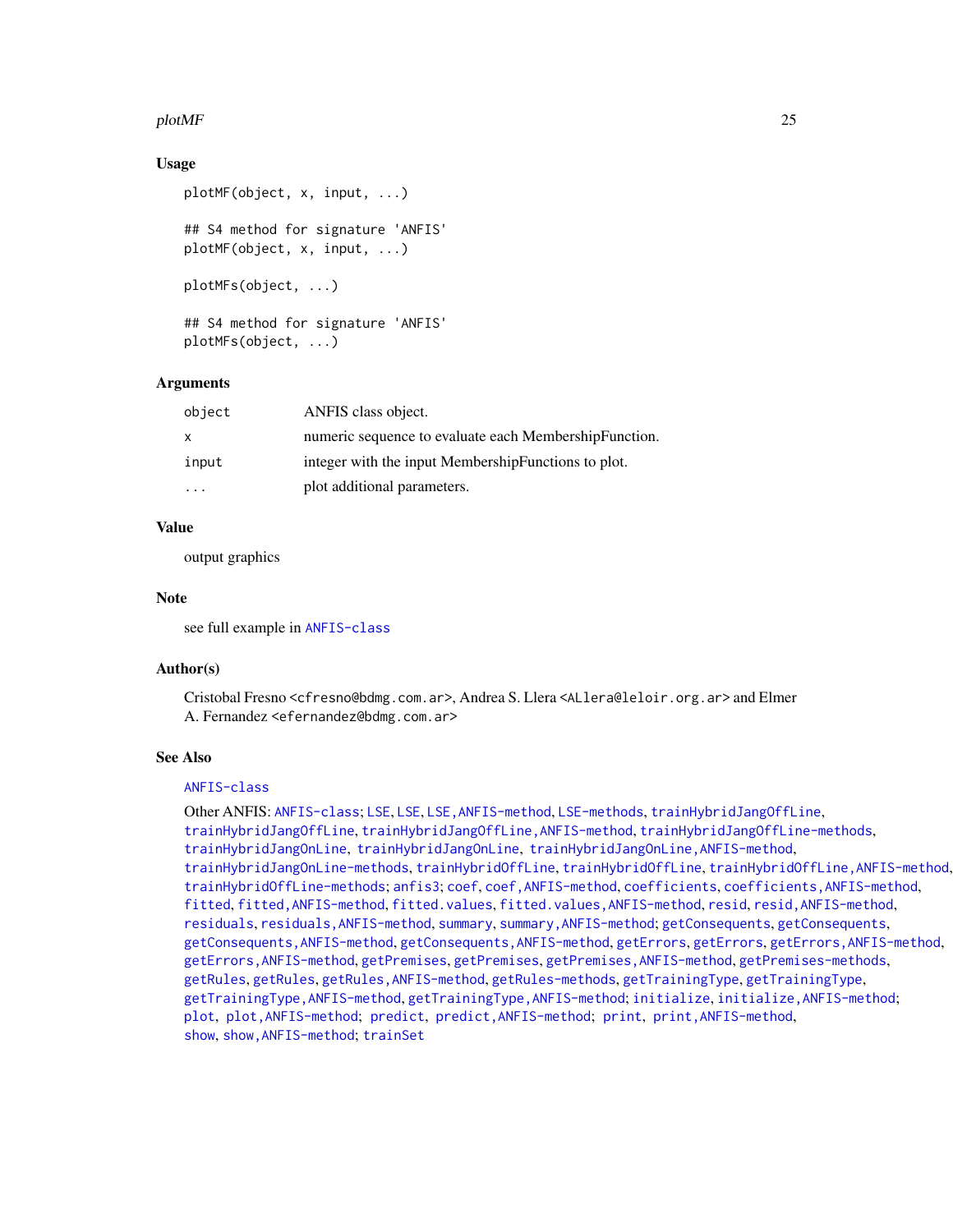<span id="page-25-1"></span><span id="page-25-0"></span>

#### Description

Forward Pass to predict the ANFIS' output

#### Usage

## S4 method for signature 'ANFIS' predict(object, x)

#### Arguments

| object | ANFIS class object.                                   |
|--------|-------------------------------------------------------|
|        | numeric matrix [patterns x inputs] of input patterns. |

#### Value

matrix with the output values

#### Note

see full example in [ANFIS-class](#page-2-1)

#### Author(s)

Cristobal Fresno <cfresno@bdmg.com.ar>, Andrea S. Llera <ALlera@leloir.org.ar> and Elmer A. Fernandez <efernandez@bdmg.com.ar>

## See Also

#### [ANFIS-class](#page-2-1)

Other ANFIS: [ANFIS-class](#page-2-1): [LSE](#page-18-1), LSE, LSE, ANFIS-method, [LSE-methods](#page-18-2), [trainHybridJangOffLine](#page-18-2), [trainHybridJangOffLine](#page-18-2), [trainHybridJangOffLine,ANFIS-method](#page-0-0), [trainHybridJangOffLine-methods](#page-18-2), [trainHybridJangOnLine](#page-18-2), [trainHybridJangOnLine](#page-18-2), [trainHybridJangOnLine,ANFIS-method](#page-0-0), [trainHybridJangOnLine-methods](#page-18-2), [trainHybridOffLine](#page-18-2), trainHybridOffLine, trainHybridOffLine, ANFIS-method, [trainHybridOffLine-methods](#page-18-2); [anfis3](#page-5-1); [coef](#page-13-1), [coef,ANFIS-method](#page-0-0), [coefficients](#page-13-1), [coefficients,ANFIS-method](#page-0-0), [fitted](#page-13-2), fitted, ANFIS-method, [fitted.values](#page-13-1), fitted.values, ANFIS-method, [resid](#page-13-1), resid, ANFIS-method, [residuals](#page-13-1), [residuals,ANFIS-method](#page-0-0), [summary](#page-13-1), [summary,ANFIS-method](#page-0-0); [getConsequents](#page-16-1), [getConsequents](#page-16-1), [getConsequents,ANFIS-method](#page-0-0), [getConsequents,ANFIS-method](#page-0-0), [getErrors](#page-16-1), [getErrors](#page-16-1), [getErrors,ANFIS-method](#page-0-0), [getErrors,ANFIS-method](#page-0-0), [getPremises](#page-16-1), [getPremises](#page-16-1), [getPremises,ANFIS-method](#page-0-0), [getPremises-methods](#page-16-1), [getRules](#page-16-2), [getRules](#page-16-2), [getRules,ANFIS-method](#page-0-0), [getRules-methods](#page-16-1), [getTrainingType](#page-16-1), [getTrainingType](#page-16-1), [getTrainingType,ANFIS-method](#page-0-0), [getTrainingType,ANFIS-method](#page-0-0); [initialize](#page-17-1), [initialize,ANFIS-method](#page-0-0); [plotMF](#page-23-1), [plotMF](#page-23-1), [plotMF,ANFIS-method](#page-0-0), [plotMF-methods](#page-23-2), [plotMFs](#page-23-2), [plotMFs](#page-23-2), [plotMFs,ANFIS-method](#page-0-0), [plotMFs-methods](#page-23-2); [plot](#page-22-1), [plot,ANFIS-method](#page-0-0); [print](#page-26-1), [print,ANFIS-method](#page-0-0), [show](#page-26-2), [show,ANFIS-method](#page-0-0); [trainSet](#page-29-1)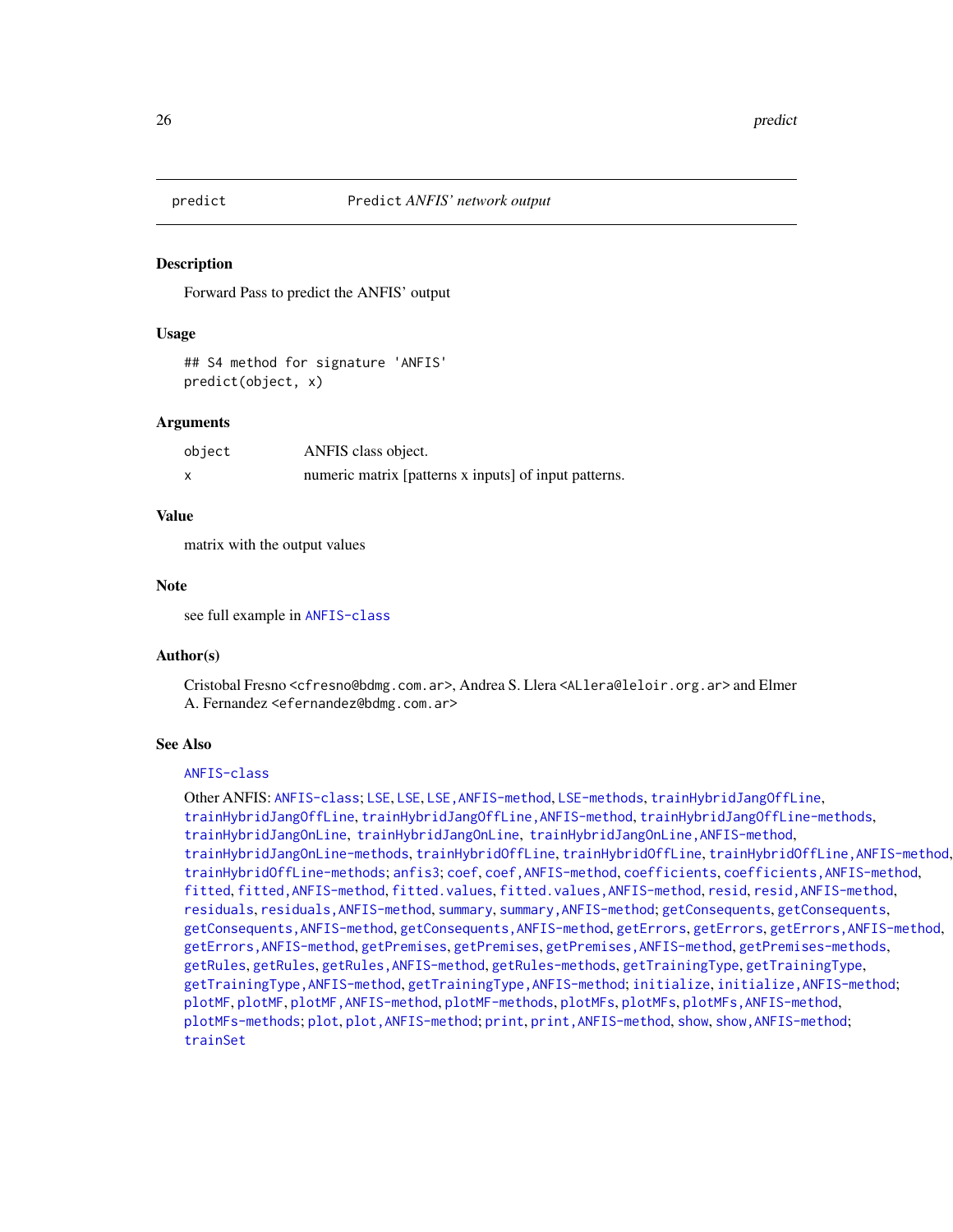<span id="page-26-1"></span><span id="page-26-0"></span>

#### <span id="page-26-2"></span>Description

Generic Print/Show Method for ANFIS class output visualization.

#### Usage

```
## S4 method for signature 'ANFIS'
print(x, \ldots)
```

```
## S4 method for signature 'ANFIS'
show(object)
```
#### Arguments

|          | ANFIS class object                                    |
|----------|-------------------------------------------------------|
| $\cdots$ | not used but included for generic print compatibility |
| object   | ANFIS class object                                    |

#### Value

console output of the object

#### Note

see full example in [ANFIS-class](#page-2-1)

## Author(s)

Cristobal Fresno <cfresno@bdmg.com.ar>, Andrea S. Llera <ALlera@leloir.org.ar> and Elmer A. Fernandez <efernandez@bdmg.com.ar>

## See Also

#### [ANFIS-class](#page-2-1)

Other ANFIS: [ANFIS-class](#page-2-1); [LSE](#page-18-1), [LSE](#page-18-1), [LSE,ANFIS-method](#page-0-0), [LSE-methods](#page-18-2), [trainHybridJangOffLine](#page-18-2), [trainHybridJangOffLine](#page-18-2), [trainHybridJangOffLine,ANFIS-method](#page-0-0), [trainHybridJangOffLine-methods](#page-18-2), [trainHybridJangOnLine](#page-18-2), [trainHybridJangOnLine](#page-18-2), [trainHybridJangOnLine,ANFIS-method](#page-0-0), [trainHybridJangOnLine-methods](#page-18-2), [trainHybridOffLine](#page-18-2), trainHybridOffLine, trainHybridOffLine, ANFIS-method, [trainHybridOffLine-methods](#page-18-2); [anfis3](#page-5-1); [coef](#page-13-1), [coef,ANFIS-method](#page-0-0), [coefficients](#page-13-1), [coefficients,ANFIS-method](#page-0-0), [fitted](#page-13-2), fitted, ANFIS-method, [fitted.values](#page-13-1), fitted.values, ANFIS-method, [resid](#page-13-1), resid, ANFIS-method, [residuals](#page-13-1), [residuals,ANFIS-method](#page-0-0), [summary](#page-13-1), [summary,ANFIS-method](#page-0-0); [getConsequents](#page-16-1), [getConsequents](#page-16-1), [getConsequents,ANFIS-method](#page-0-0), [getConsequents,ANFIS-method](#page-0-0), [getErrors](#page-16-1), [getErrors](#page-16-1), [getErrors,ANFIS-method](#page-0-0), [getErrors,ANFIS-method](#page-0-0), [getPremises](#page-16-1), [getPremises](#page-16-1), [getPremises,ANFIS-method](#page-0-0), [getPremises-methods](#page-16-1), [getRules](#page-16-2), [getRules](#page-16-2), [getRules,ANFIS-method](#page-0-0), [getRules-methods](#page-16-1), [getTrainingType](#page-16-1), [getTrainingType](#page-16-1),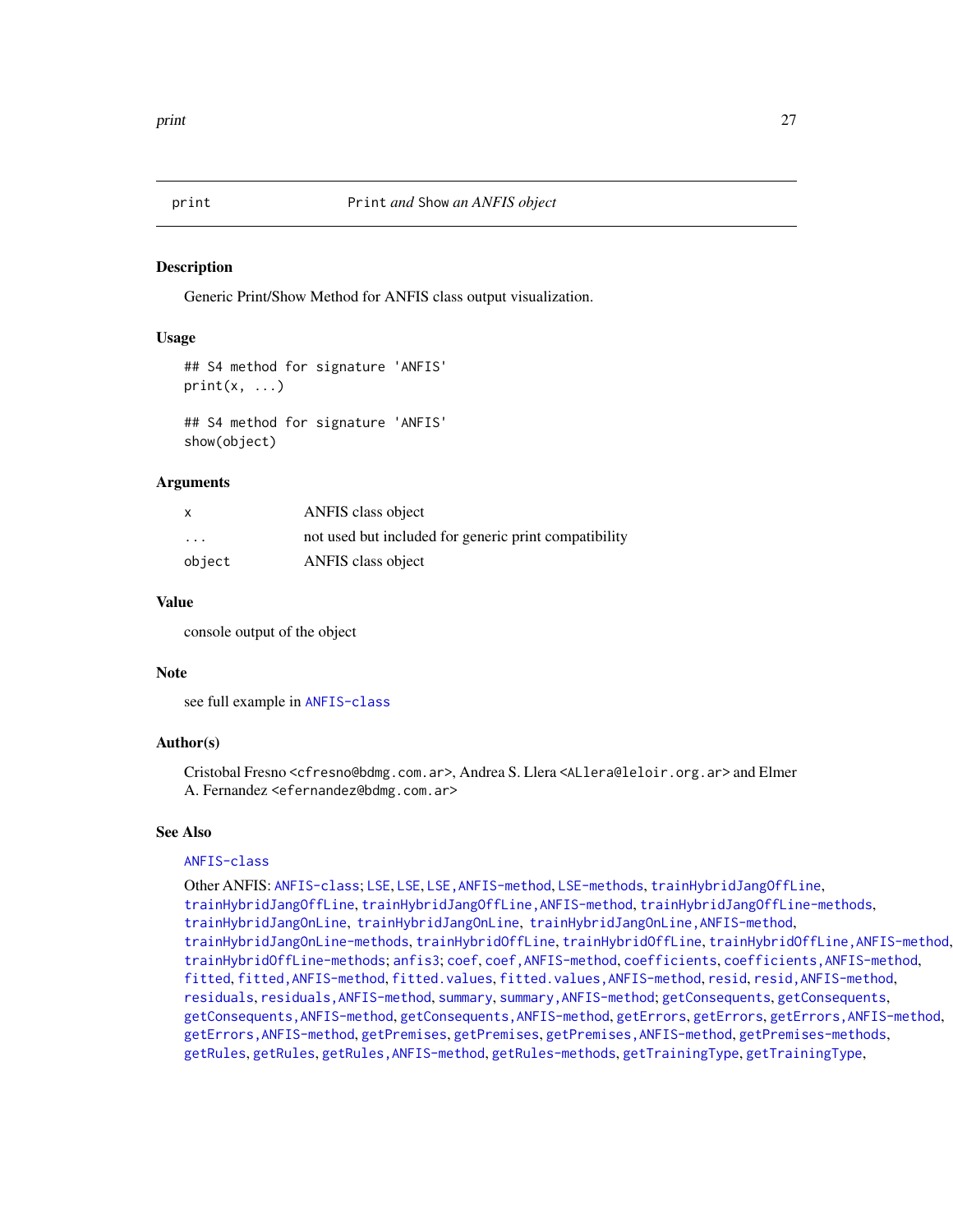[getTrainingType,ANFIS-method](#page-0-0), [getTrainingType,ANFIS-method](#page-0-0); [initialize](#page-17-1), [initialize,ANFIS-method](#page-0-0); [plotMF](#page-23-1), [plotMF](#page-23-1), [plotMF,ANFIS-method](#page-0-0), [plotMF-methods](#page-23-2), [plotMFs](#page-23-2), [plotMFs](#page-23-2), [plotMFs,ANFIS-method](#page-0-0), [plotMFs-methods](#page-23-2); [plot](#page-22-1), [plot,ANFIS-method](#page-0-0); [predict](#page-25-1), [predict,ANFIS-method](#page-0-0); [trainSet](#page-29-1)

print,MembershipFunction-method

Print *a MembershipFunction object*

## **Description**

Generic Print Method for MembershipFunction class and descendants. Usage: print(x, ...)

#### Usage

```
## S4 method for signature 'MembershipFunction'
print(x, \ldots)
```
## Arguments

|          | MembershipFunction class object                       |
|----------|-------------------------------------------------------|
| $\cdots$ | not used but included for generic print compatibility |

## Value

console output of the object

## Author(s)

Cristobal Fresno <cfresno@bdmg.com.ar>, Andrea S. Llera <ALlera@leloir.org.ar> and Elmer A. Fernandez <efernandez@bdmg.com.ar>

#### See Also

#### [MembershipFunction-class](#page-20-2)

Other Membership Functions: [BellMF](#page-6-2), [BellMF-class](#page-6-1); [GaussianMF](#page-14-2), [GaussianMF-class](#page-14-1); [MembershipFunction](#page-20-1), [MembershipFunction-class](#page-20-2); [NormalizedGaussianMF](#page-21-2), [NormalizedGaussianMF-class](#page-21-1); [, MembershipFunction-metho [\[<-,MembershipFunction-method](#page-0-0), [extract-methods](#page-12-1), [extract-methods](#page-12-1); [derivateMF](#page-7-1), [derivateMF](#page-7-1), [derivateMF](#page-7-1), [derivateMF](#page-7-1), [derivateMF](#page-7-1), [derivateMF,BellMF-method](#page-0-0), [derivateMF,GaussianMF-method](#page-0-0), [derivateMF,MembershipFunction-method](#page-0-0), [derivateMF,NormalizedGaussianMF-method](#page-0-0), [derivateMF-methods](#page-7-2); [evaluateMF](#page-10-1), evaluateMF, evaluateMF, evaluateMF, evaluateMF, evaluateMF, BellMF-method, evaluateMF, GaussianMF-method, evaluateMF, MembershipFunction-method, evaluateMF, NormalizedGaussianMF-m [evaluateMF-methods](#page-10-2); [show,MembershipFunction-method](#page-0-0)

<span id="page-27-0"></span>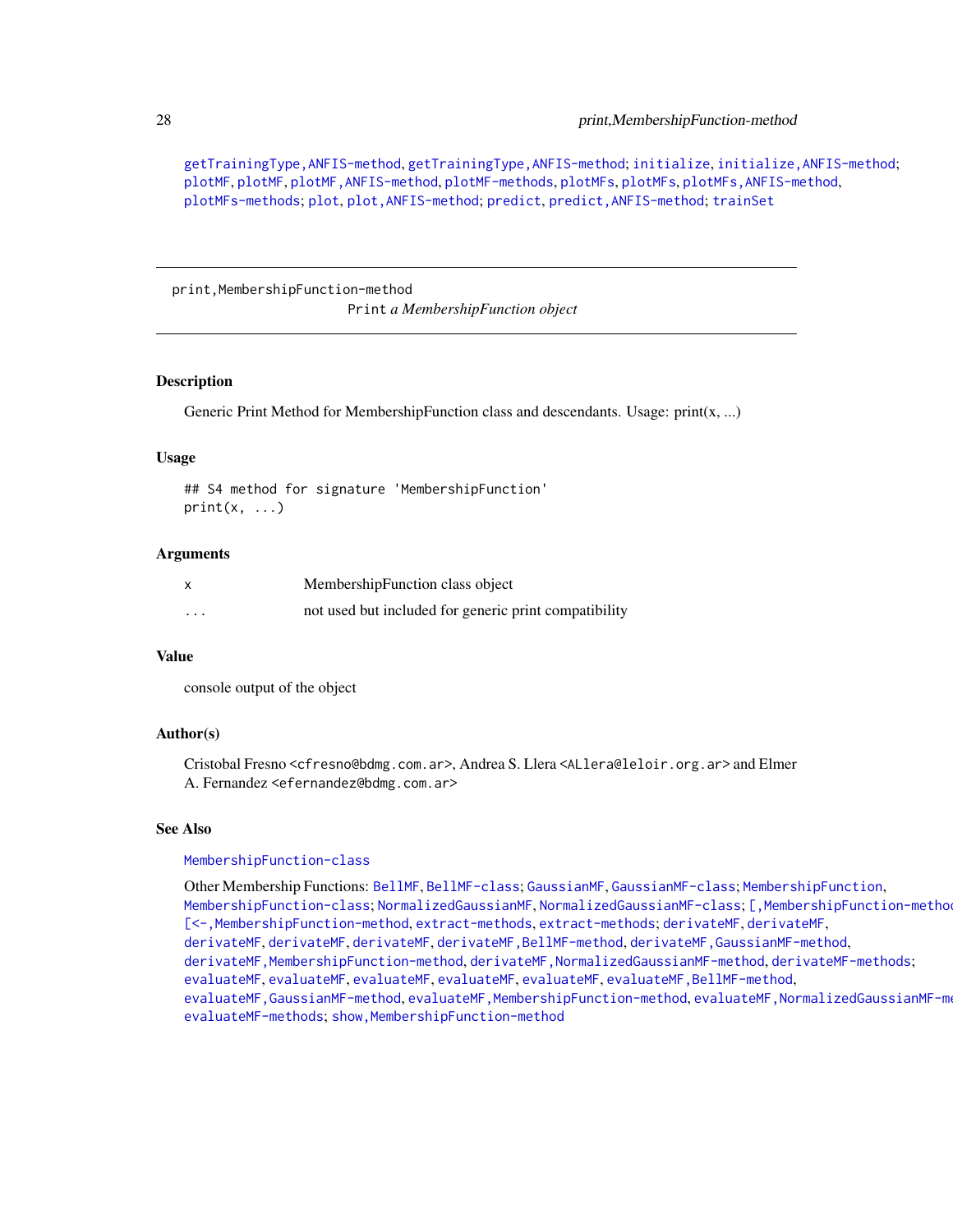<span id="page-28-0"></span>show, MembershipFunction-method

Show *a MembershipFunction object*

## Description

Generic display method for MembershipFunction class and its descendants. Usage: show(object)

## Usage

## S4 method for signature 'MembershipFunction' show(object)

## Arguments

object MembershipFunction class object

#### Value

console output of the object

#### Author(s)

Cristobal Fresno <cfresno@bdmg.com.ar>, Andrea S. Llera <ALlera@leloir.org.ar> and Elmer A. Fernandez <efernandez@bdmg.com.ar>

## See Also

#### [MembershipFunction-class](#page-20-2)

Other Membership Functions: [BellMF](#page-6-2), [BellMF-class](#page-6-1); [GaussianMF](#page-14-2), [GaussianMF-class](#page-14-1); [MembershipFunction](#page-20-1), [MembershipFunction-class](#page-20-2); [NormalizedGaussianMF](#page-21-2), [NormalizedGaussianMF-class](#page-21-1); [, MembershipFunction-metho [\[<-,MembershipFunction-method](#page-0-0), [extract-methods](#page-12-1), [extract-methods](#page-12-1); [derivateMF](#page-7-1), [derivateMF](#page-7-1), [derivateMF](#page-7-1), [derivateMF](#page-7-1), [derivateMF](#page-7-1), [derivateMF,BellMF-method](#page-0-0), [derivateMF,GaussianMF-method](#page-0-0), [derivateMF,MembershipFunction-method](#page-0-0), [derivateMF,NormalizedGaussianMF-method](#page-0-0), [derivateMF-methods](#page-7-2); [evaluateMF](#page-10-1), [evaluateMF](#page-10-1), [evaluateMF](#page-10-1), [evaluateMF](#page-10-1), [evaluateMF](#page-10-1), [evaluateMF,BellMF-method](#page-0-0), evaluateMF, GaussianMF-method, evaluateMF, MembershipFunction-method, evaluateMF, NormalizedGaussianMF-m [evaluateMF-methods](#page-10-2); [print,MembershipFunction-method](#page-0-0)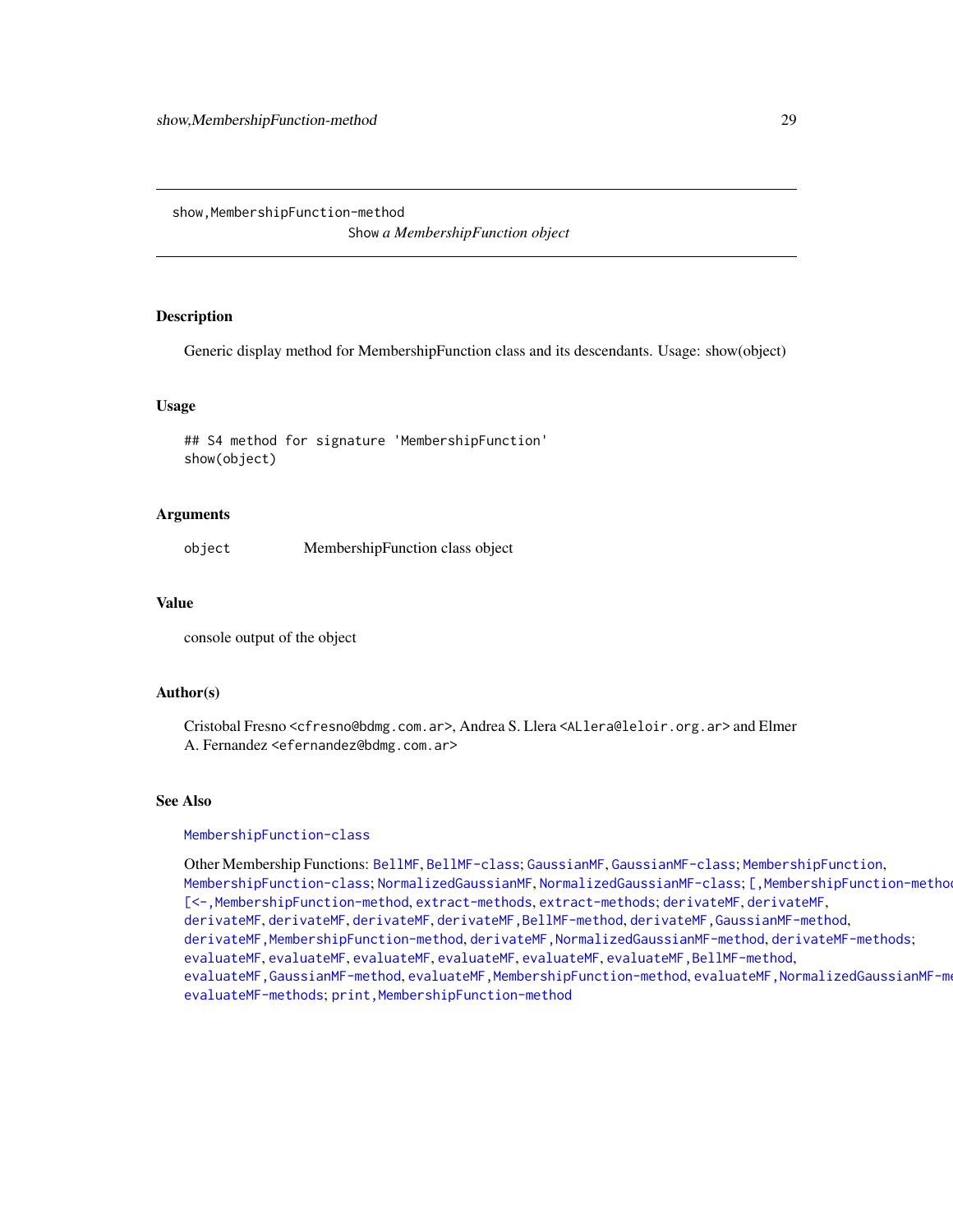<span id="page-29-1"></span><span id="page-29-0"></span>

#### Description

Generates the training set of  $sinc(x)*sinc(y)$  for the  $(x,y)$  regular grid

#### Usage

trainSet(x, y)

#### Arguments

| $\boldsymbol{\mathsf{x}}$ | numeric vector with the x-th grid coordinates |
|---------------------------|-----------------------------------------------|
| <b>V</b>                  | numeric vector with the x-th grid coordinates |

## Value

| numeric matrix with the columns x, y and $z = sync(x,y)$<br>matrix |
|--------------------------------------------------------------------|
|--------------------------------------------------------------------|

#### Author(s)

Cristobal Fresno <cfresno@bdmg.com.ar>, Andrea S. Llera <ALlera@leloir.org.ar> and Elmer A. Fernandez <efernandez@bdmg.com.ar>

#### See Also

Other ANFIS: [ANFIS-class](#page-2-1); [LSE](#page-18-1), [LSE](#page-18-1), [LSE,ANFIS-method](#page-0-0), [LSE-methods](#page-18-2), [trainHybridJangOffLine](#page-18-2), [trainHybridJangOffLine](#page-18-2), [trainHybridJangOffLine,ANFIS-method](#page-0-0), [trainHybridJangOffLine-methods](#page-18-2), [trainHybridJangOnLine](#page-18-2), [trainHybridJangOnLine](#page-18-2), [trainHybridJangOnLine,ANFIS-method](#page-0-0), [trainHybridJangOnLine-methods](#page-18-2), [trainHybridOffLine](#page-18-2), trainHybridOffLine, trainHybridOffLine, ANFIS-method. [trainHybridOffLine-methods](#page-18-2); [anfis3](#page-5-1); [coef](#page-13-1), [coef,ANFIS-method](#page-0-0), [coefficients](#page-13-1), [coefficients,ANFIS-method](#page-0-0), [fitted](#page-13-2), fitted, ANFIS-method, [fitted.values](#page-13-1), fitted.values, ANFIS-method, [resid](#page-13-1), resid, ANFIS-method, [residuals](#page-13-1), [residuals,ANFIS-method](#page-0-0), [summary](#page-13-1), [summary,ANFIS-method](#page-0-0); [getConsequents](#page-16-1), [getConsequents](#page-16-1), [getConsequents,ANFIS-method](#page-0-0), [getConsequents,ANFIS-method](#page-0-0), [getErrors](#page-16-1), [getErrors](#page-16-1), [getErrors,ANFIS-method](#page-0-0), [getErrors,ANFIS-method](#page-0-0), [getPremises](#page-16-1), [getPremises](#page-16-1), [getPremises,ANFIS-method](#page-0-0), [getPremises-methods](#page-16-1), [getRules](#page-16-2), [getRules](#page-16-2), [getRules,ANFIS-method](#page-0-0), [getRules-methods](#page-16-1), [getTrainingType](#page-16-1), [getTrainingType](#page-16-1), [getTrainingType,ANFIS-method](#page-0-0), [getTrainingType,ANFIS-method](#page-0-0); [initialize](#page-17-1), [initialize,ANFIS-method](#page-0-0); [plotMF](#page-23-1), [plotMF](#page-23-1), [plotMF,ANFIS-method](#page-0-0), [plotMF-methods](#page-23-2), [plotMFs](#page-23-2), [plotMFs](#page-23-2), [plotMFs,ANFIS-method](#page-0-0), [plotMFs-methods](#page-23-2); [plot](#page-22-1), [plot,ANFIS-method](#page-0-0); [predict](#page-25-1), [predict,ANFIS-method](#page-0-0); [print](#page-26-1), [print,ANFIS-method](#page-0-0), [show](#page-26-2), [show,ANFIS-method](#page-0-0)

## Examples

```
##Domain definition for a regular (x,y) grid with 11 points for each
##coordinates
x <- seq(-10, 10, length= 11)
trainingSet <- trainSet(x,x)
```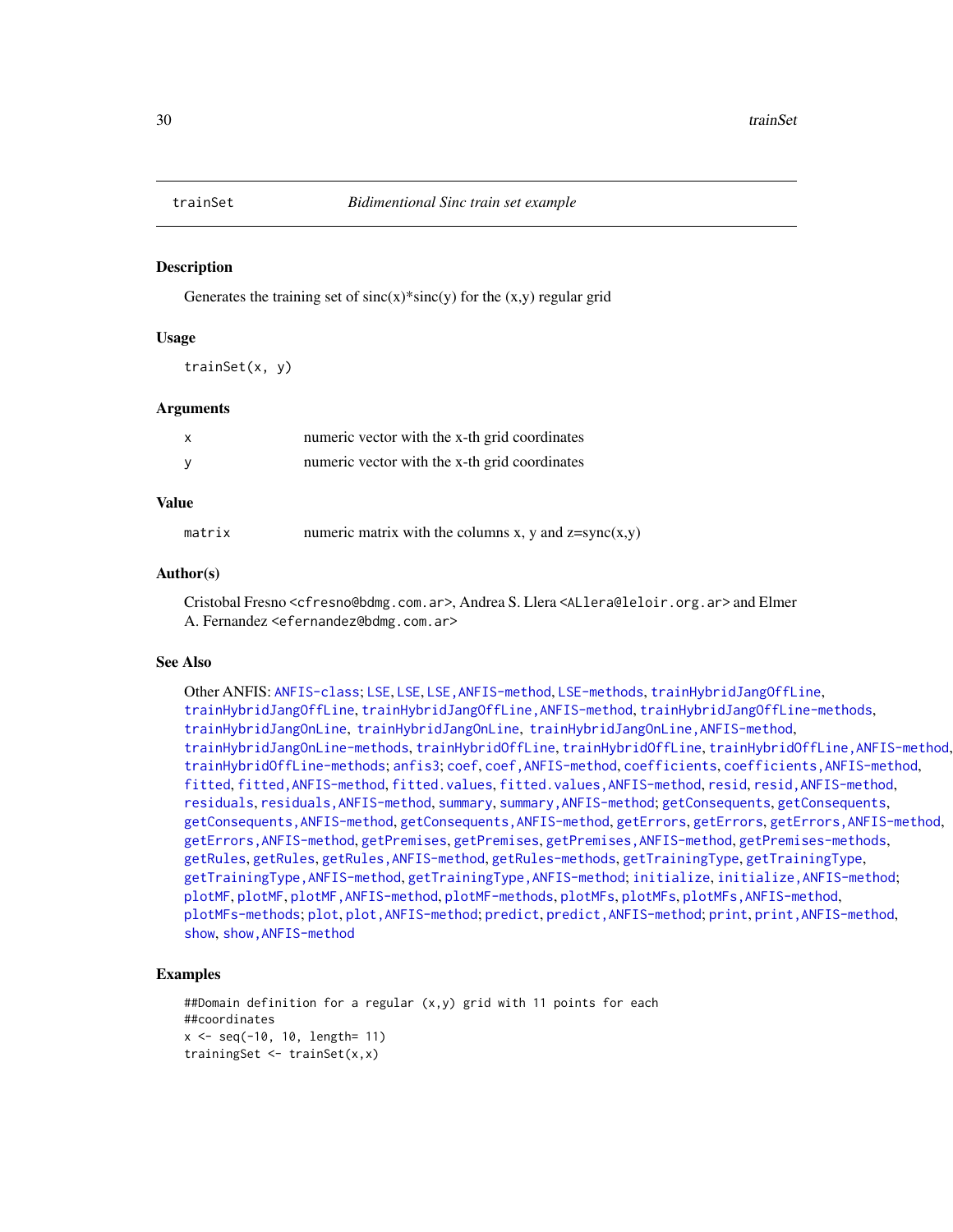#### trainSet 31

```
Z <- matrix(trainingSet[,"z"],ncol=length(x),nrow=length(x))
##Plot the domain
persp(x, x, Z, theta=45, phi=15, expand=0.8, col="lightblue",
ticktype="detailed", main="sinc(x)*sinc(y)")
```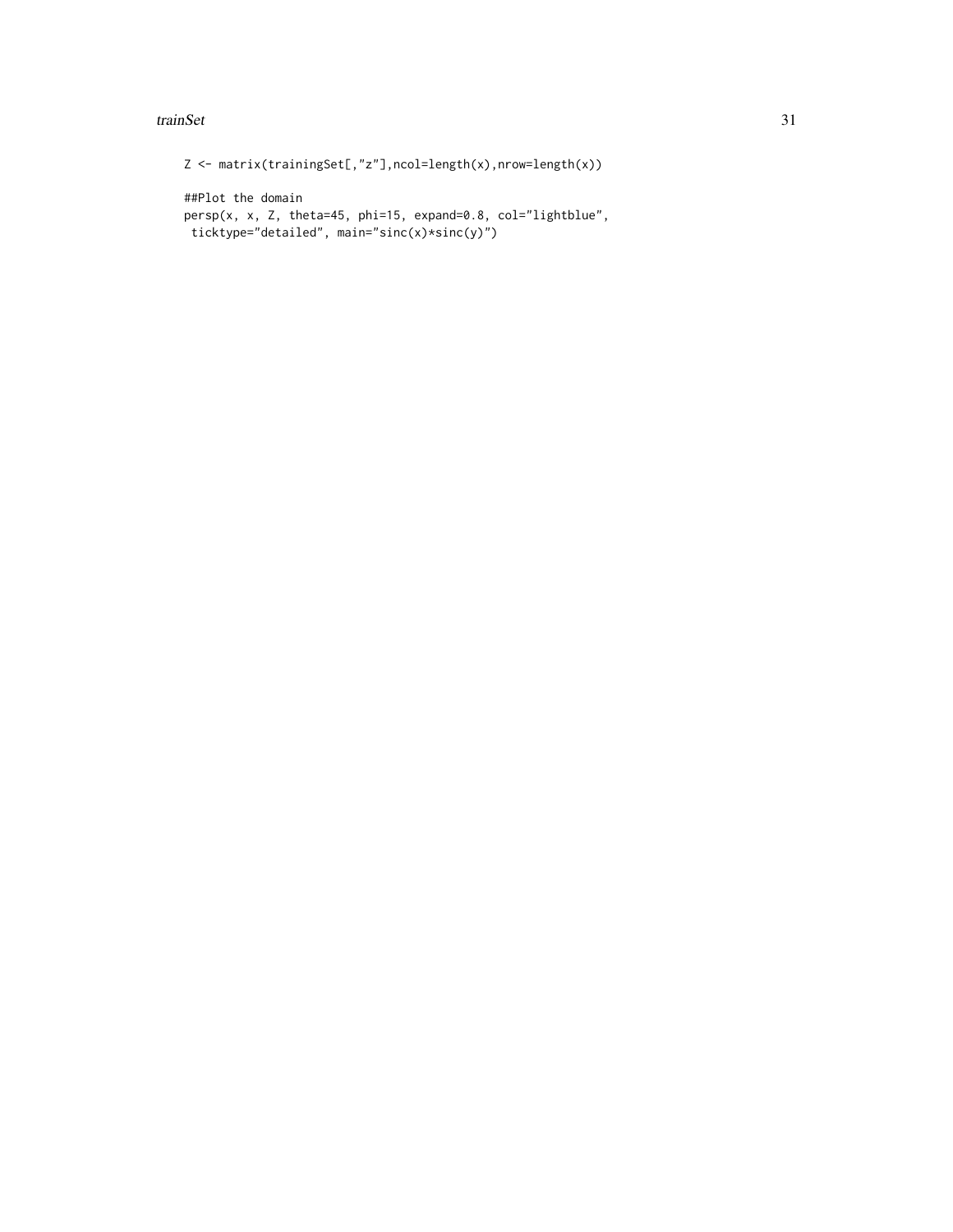# <span id="page-31-0"></span>**Index**

∗Topic ANFIS Anfis-package, [2](#page-1-0) ∗Topic fuzzy Anfis-package, [2](#page-1-0) ∗Topic membership Anfis-package, [2](#page-1-0) [,MembershipFunction-method *(*extract-methods*)*, [13](#page-12-0) [<-,MembershipFunction-method *(*extract-methods*)*, [13](#page-12-0)

ANFIS-class, [3](#page-2-0) Anfis-package, [2](#page-1-0) anfis3, *[4](#page-3-0)*, [6,](#page-5-0) *[15](#page-14-0)*, *[18,](#page-17-0) [19](#page-18-0)*, *[21](#page-20-0)*, *[24–](#page-23-0)[27](#page-26-0)*, *[30](#page-29-0)*

BellMF, *[9](#page-8-0)*, *[12](#page-11-0)*, *[14](#page-13-0)*, *[16](#page-15-0)*, *[22,](#page-21-0) [23](#page-22-0)*, *[28,](#page-27-0) [29](#page-28-0)* BellMF *(*BellMF-class*)*, [7](#page-6-0) BellMF-class, [7](#page-6-0)

coef, *[4](#page-3-0)*, *[7](#page-6-0)*, *[18,](#page-17-0) [19](#page-18-0)*, *[21](#page-20-0)*, *[24–](#page-23-0)[27](#page-26-0)*, *[30](#page-29-0)* coef *(*fitted*)*, [14](#page-13-0) coef,ANFIS-method *(*fitted*)*, [14](#page-13-0) coefficients, *[4](#page-3-0)*, *[7](#page-6-0)*, *[18,](#page-17-0) [19](#page-18-0)*, *[21](#page-20-0)*, *[24–](#page-23-0)[27](#page-26-0)*, *[30](#page-29-0)* coefficients *(*fitted*)*, [14](#page-13-0) coefficients,ANFIS-method *(*fitted*)*, [14](#page-13-0)

derivateMF, *[8](#page-7-0)*, [8,](#page-7-0) *[12](#page-11-0)*, *[14](#page-13-0)*, *[16](#page-15-0)*, *[22,](#page-21-0) [23](#page-22-0)*, *[28,](#page-27-0) [29](#page-28-0)* derivateMF,BellMF-method *(*derivateMF*)*, [8](#page-7-0) derivateMF,GaussianMF-method *(*derivateMF*)*, [8](#page-7-0) derivateMF,MembershipFunction-method *(*derivateMF*)*, [8](#page-7-0) derivateMF,NormalizedGaussianMF-method *(*derivateMF*)*, [8](#page-7-0) derivateMF-methods *(*derivateMF*)*, [8](#page-7-0) evaluateMF, *[8,](#page-7-0) [9](#page-8-0)*, [11,](#page-10-0) *[14](#page-13-0)*, *[16](#page-15-0)*, *[22,](#page-21-0) [23](#page-22-0)*, *[28,](#page-27-0) [29](#page-28-0)* evaluateMF,BellMF-method *(*evaluateMF*)*,

[11](#page-10-0) evaluateMF,GaussianMF-method *(*evaluateMF*)*, [11](#page-10-0)

evaluateMF,MembershipFunction-method *(*evaluateMF*)*, [11](#page-10-0) evaluateMF,NormalizedGaussianMF-method *(*evaluateMF*)*, [11](#page-10-0) evaluateMF-methods *(*evaluateMF*)*, [11](#page-10-0) extract-methods, [13](#page-12-0)

fitted, *[4](#page-3-0)*, *[7](#page-6-0)*, [14,](#page-13-0) *[18,](#page-17-0) [19](#page-18-0)*, *[21](#page-20-0)*, *[24](#page-23-0)[–27](#page-26-0)*, *[30](#page-29-0)* fitted,ANFIS-method *(*fitted*)*, [14](#page-13-0) fitted.values, *[4](#page-3-0)*, *[7](#page-6-0)*, *[18,](#page-17-0) [19](#page-18-0)*, *[21](#page-20-0)*, *[24](#page-23-0)[–27](#page-26-0)*, *[30](#page-29-0)* fitted.values *(*fitted*)*, [14](#page-13-0) fitted.values,ANFIS-method *(*fitted*)*, [14](#page-13-0)

GaussianMF, *[8,](#page-7-0) [9](#page-8-0)*, *[12](#page-11-0)*, *[14](#page-13-0)*, *[22,](#page-21-0) [23](#page-22-0)*, *[28,](#page-27-0) [29](#page-28-0)* GaussianMF *(*GaussianMF-class*)*, [15](#page-14-0) GaussianMF-class, [15](#page-14-0) getConsequents, *[4](#page-3-0)*, *[7](#page-6-0)*, *[15](#page-14-0)*, *[19](#page-18-0)*, *[21](#page-20-0)*, *[24](#page-23-0)[–27](#page-26-0)*, *[30](#page-29-0)* getConsequents *(*getRules*)*, [17](#page-16-0) getConsequents,ANFIS-method *(*getRules*)*, [17](#page-16-0) getErrors, *[4](#page-3-0)*, *[7](#page-6-0)*, *[15](#page-14-0)*, *[19](#page-18-0)*, *[21](#page-20-0)*, *[24](#page-23-0)[–27](#page-26-0)*, *[30](#page-29-0)* getErrors *(*getRules*)*, [17](#page-16-0) getErrors,ANFIS-method *(*getRules*)*, [17](#page-16-0) getPremises, *[4](#page-3-0)*, *[7](#page-6-0)*, *[15](#page-14-0)*, *[19](#page-18-0)*, *[21](#page-20-0)*, *[24](#page-23-0)[–27](#page-26-0)*, *[30](#page-29-0)* getPremises *(*getRules*)*, [17](#page-16-0) getPremises,ANFIS-method *(*getRules*)*, [17](#page-16-0) getPremises-methods *(*getRules*)*, [17](#page-16-0) getRules, *[4](#page-3-0)*, *[7](#page-6-0)*, *[15](#page-14-0)*, [17,](#page-16-0) *[19](#page-18-0)*, *[21](#page-20-0)*, *[24](#page-23-0)[–27](#page-26-0)*, *[30](#page-29-0)* getRules,ANFIS-method *(*getRules*)*, [17](#page-16-0) getRules-methods *(*getRules*)*, [17](#page-16-0) getTrainingType, *[4](#page-3-0)*, *[7](#page-6-0)*, *[15](#page-14-0)*, *[19](#page-18-0)*, *[21](#page-20-0)*, *[24](#page-23-0)[–27](#page-26-0)*, *[30](#page-29-0)* getTrainingType *(*getRules*)*, [17](#page-16-0) getTrainingType,ANFIS-method *(*getRules*)*, [17](#page-16-0)

initialize, *[4](#page-3-0)*, *[7](#page-6-0)*, *[15](#page-14-0)*, *[18](#page-17-0)*, [18,](#page-17-0) *[21](#page-20-0)*, *[24](#page-23-0)[–26](#page-25-0)*, *[28](#page-27-0)*, *[30](#page-29-0)* initialize,ANFIS-method *(*initialize*)*, [18](#page-17-0)

LSE, *[4](#page-3-0)*, *[7](#page-6-0)*, *[15](#page-14-0)*, *[18,](#page-17-0) [19](#page-18-0)*, [19,](#page-18-0) *[24](#page-23-0)[–27](#page-26-0)*, *[30](#page-29-0)* LSE,ANFIS-method *(*LSE*)*, [19](#page-18-0)